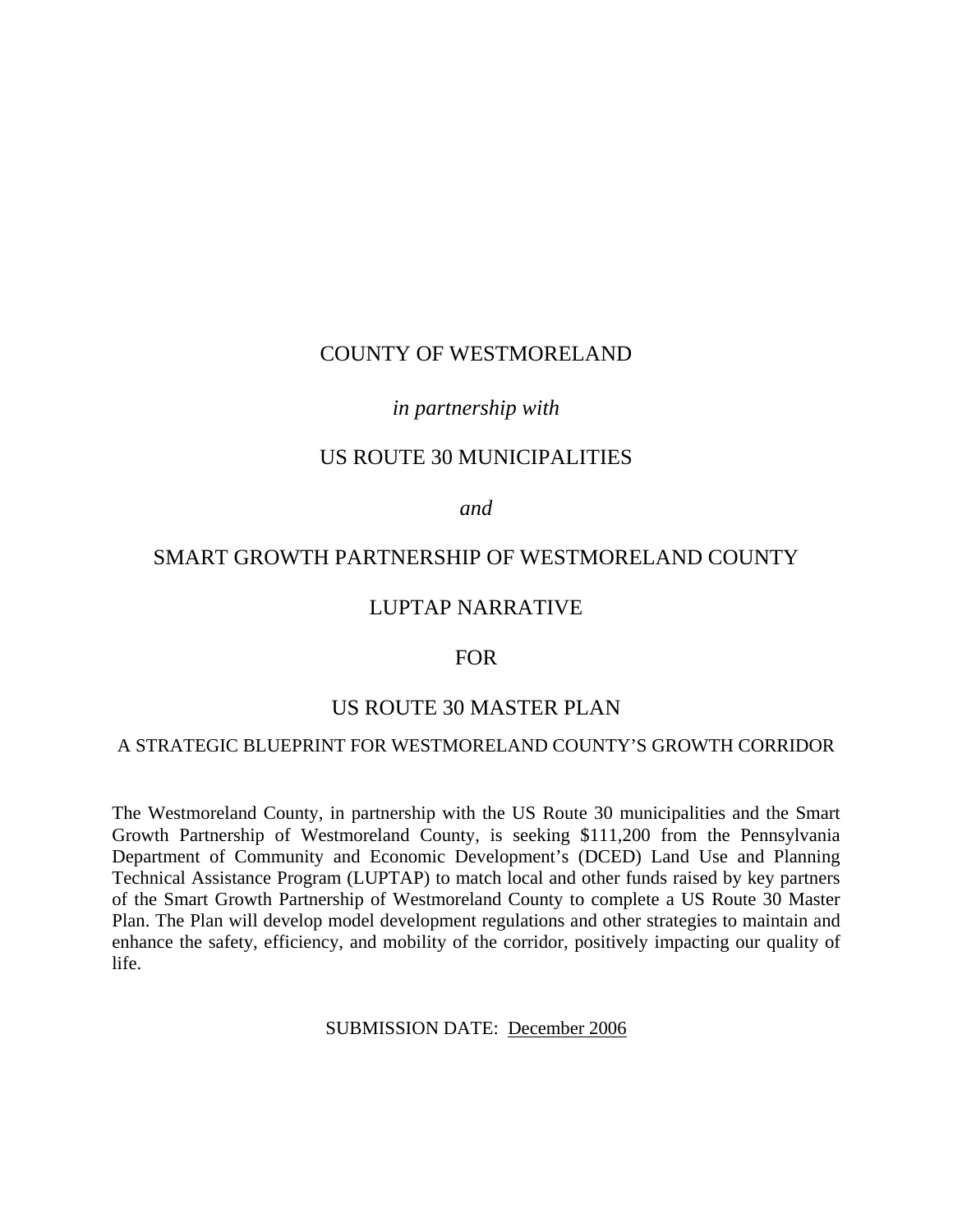# **TABLE OF CONTENTS**

| <b>SUBMITTING AGENCY:</b> | WESTMORELAND COUNTY                  |
|---------------------------|--------------------------------------|
|                           | 2 N. MAIN STREET, SUITE 101          |
|                           | GREENSBURG, PA 15601                 |
|                           | ATTENTION: PHILIP J. LIGHT           |
|                           | PHONE: 724-830-3104                  |
|                           | FAX: 724-830-3029                    |
|                           | E-MAIL: PLIGHT@CO WESTMORELAND PAILS |
|                           |                                      |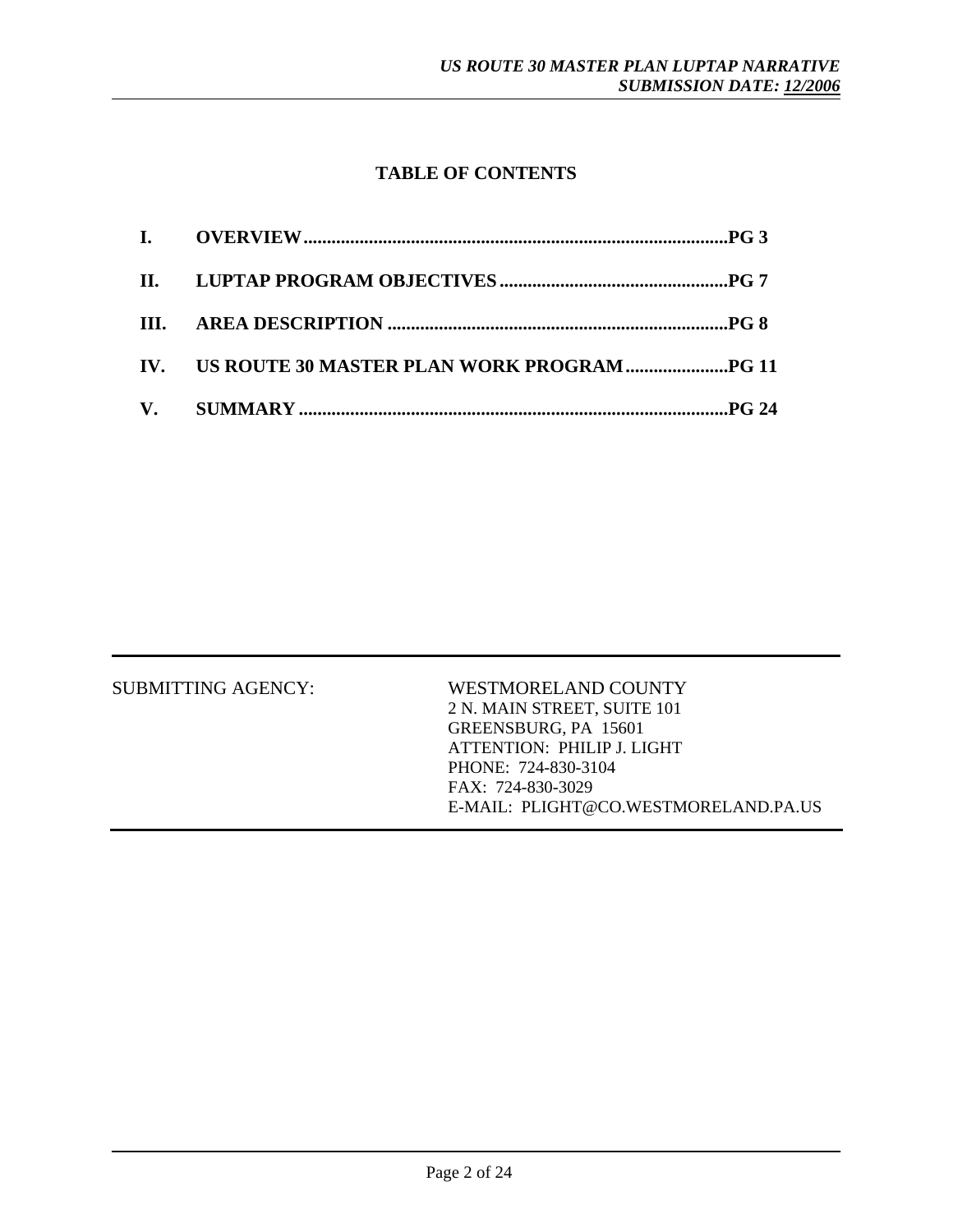# **I. OVERVIEW**

The intent of this planning effort is to prepare an action-oriented land use and transportation plan for US Route 30 over its entire length in Westmoreland County, Pennsylvania. This strategic blueprint will guide the cost-effective implementation of future community and economic development initiatives. It will include a comprehensive land use and transportation management strategy for the implementation of consistent development regulations and programming capital improvements along the approximate 40-mile corridor.

The US Route 30 Master Plan is a three-stage, multi-phase project, over a period of three or more years. The three stages include:

- Getting Started
- Developing the Plan
- Institutionalizing the Framework for Implementation

Stage one is complete and stage three is beyond the scope of this grant request. The RPG Team will be expected to complete the plan through stage two (See page 11).

An Early Analysis Report will be due on June 30, 2007. This report is necessary to stay within the FHWA funding limitation. The Early Analysis Report will identify alternatives and options that will be advanced and those that will not be advanced for further analysis and consideration.

This narrative provides an overview of the project, an area description and work program for the US Route 30 Master Plan.

**Project History** – Beginning with the establishment of the Smart Growth Partnership of Westmoreland County (SGPWC) in 2001, there has been a desire to address land use and transportation along the US Route 30 Corridor. In the spring of 2003, under the leadership of then State Senator Allen Kukovich, the US Route 30 Quality of Life Task Force met to discuss common issues and concerns across the corridor. In March 2005, SGPWC submitted a request to the DCED for a Community Revitalization grant. Through the efforts of current State Senator Robert Regola, a grant amount of \$200,000 was awarded in October 2005. In January 2006, the SGPWC facilitated a US Route 30 Summit to begin the discussion related to a corridor vision, project outcomes and building support for the Master Plan.

To get input from businesses and municipalities, the SGPWC formed the Community Vision Team (CVT) and a subset of the CVT, the Project Working Group (PWG), out of the attendees at the US Route 30 Summit. These two groups worked with the SGPWC to finalize the vision and desired project outcomes. The PWG worked with SGPWC staff to develop an RFP, hire the consultant and create this project narrative. In August 2006, the Renaissance Planning Group, along with Baker Engineering and Olszak Management Consulting (RPG Team), was hired to complete Phase 1 of stage two of the Master Plan*.* 

**Project Costs** - It is anticipated that the total project costs for the US Route 30 Master Plan will be \$501,200. Two hundred thousand dollars (\$200,000) has been secured through the abovementioned Pennsylvania DCED Community Revitalization Program grant. This grant will be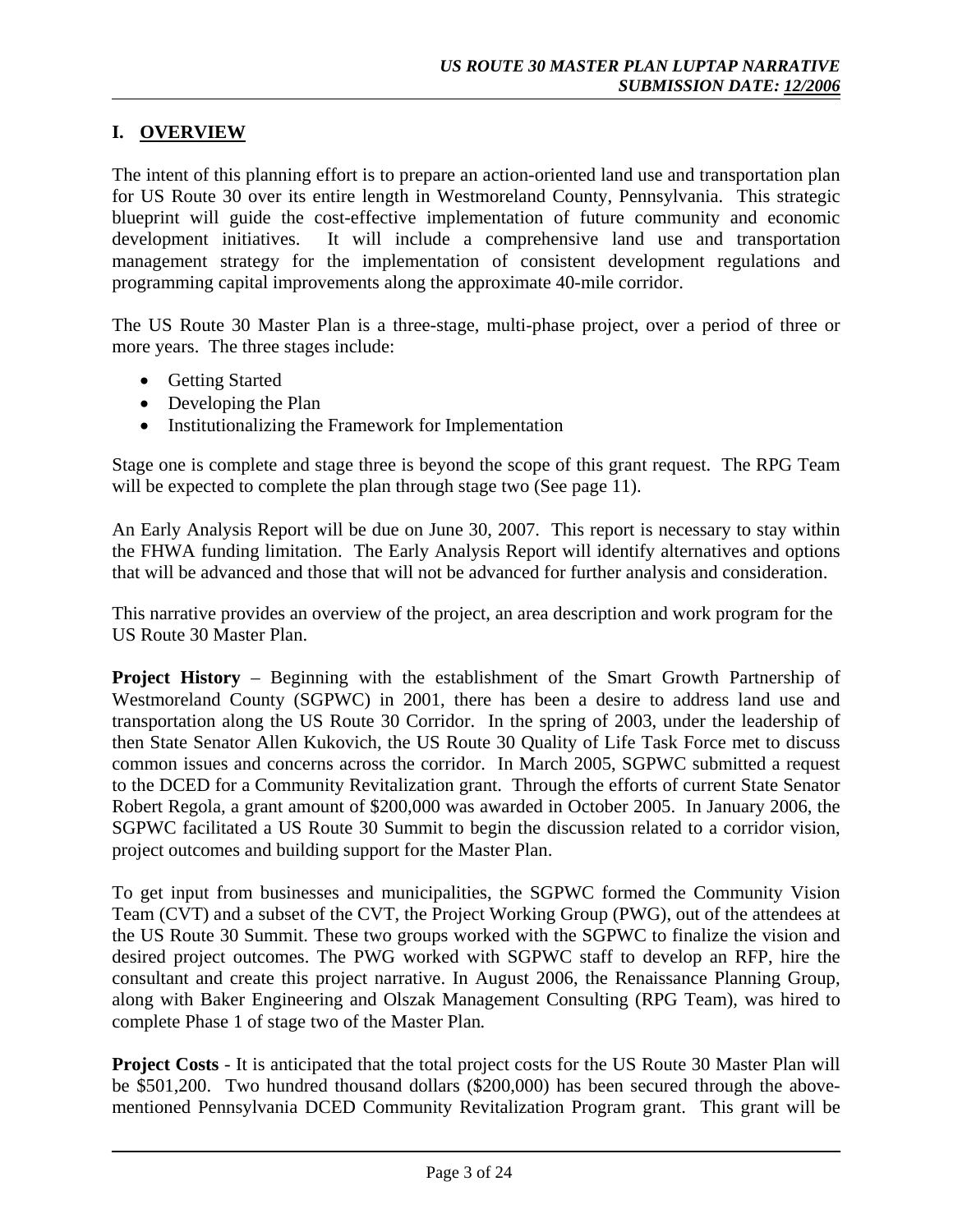used to leverage other sources of revenue, including funds totaling \$65,000 from the Federal Highway Administration (FHWA) for the Southwestern Pennsylvania Commission (SPC) Land Use Initiative (LUI). Another \$156,200 for the Master Plan is expected to come from two additional state grants; a Pennsylvania Department of Conservation and Natural Resources (DCNR) Lincoln Highway Heritage Corridor (LHHC) request for \$50,000 submitted in December 2005, and this \$111,200 Pennsylvania DCED LUPTAP request. The US Route 30 Municipalities are being asked to contribute \$50,000, and Westmoreland County has committed \$25,000 of in-kind services in the form of their GIS data layers (See Table 1).

## **TABLE 1 US ROUTE 30 MASTER PLAN REVENUE**

|                  | <b>DATE</b>      |                                              |                          |              |
|------------------|------------------|----------------------------------------------|--------------------------|--------------|
| <b>COMMITTED</b> | <b>SUBMITTED</b> | <b>FUNDING SOURCE</b>                        | <b>AMOUNT</b>            | <b>SHARE</b> |
| Yes              | $Mar-05$         | <b>DCED Community Revitalization Program</b> | \$200,000                | 40%          |
| Yes              | $Nov-05$         | FHWA/SPC 2007 UPWP - Land Use Initiative     | \$65,000                 | 13%          |
| Yes              | Apr-06           | DCNR Heritage Program - Lincoln Highway      | \$50,000                 | 10%          |
| Partial          | Apr- $06$        | Route 30 Municipalities                      | \$50,000                 | 10%          |
| Yes              | Apr- $06$        | <b>Westmoreland County (Digital Mapping)</b> | \$25,000                 | 5%           |
|                  | $Jul-06$         | <b>DCED LUPTAP</b>                           | \$111,200                | 22%          |
|                  |                  | Other revenue                                | $\overline{\phantom{a}}$ | $0\%$        |
|                  |                  | TOTAL                                        | \$501,200                | 100%         |

A portion of the funding raised will go directly to the hired consultant team to complete the plan, while the balance will be utilized by the Smart Growth Partnership of Westmoreland County for project management and municipal coordination.

**Estimated Time Frame -** The estimated period to complete all three stages and begin implementation of the US Route 30 Master Plan is 24 - 36 months. Stage two will be completed in two phases (see work program) and is expected to last eighteen (18) months. With the RPG Team start date of September 2006, the first phase of the consultant's work should end by June 30, 2007 and phase two by March 2008. Stage three will commence after the completion of stage two and will last at least twelve (12) months (See Table 2).

#### **TABLE 2 Estimated US Route 30 Master Plan Project Schedule October 2005 – May 2009**

| <b>STAGE</b>                                           | <b>TIME FRAME</b>              |
|--------------------------------------------------------|--------------------------------|
| 1. Getting Started                                     | October 2005 - August 2006     |
| 2. Developing the Plan                                 | September 2006 – March 2008    |
| Phase 1                                                | September 2006 - June 30, 2007 |
| Phase 2                                                | July, 2007 – March 2008        |
| 3. Institutionalizing the Framework for Implementation | April 2008 – May 2009          |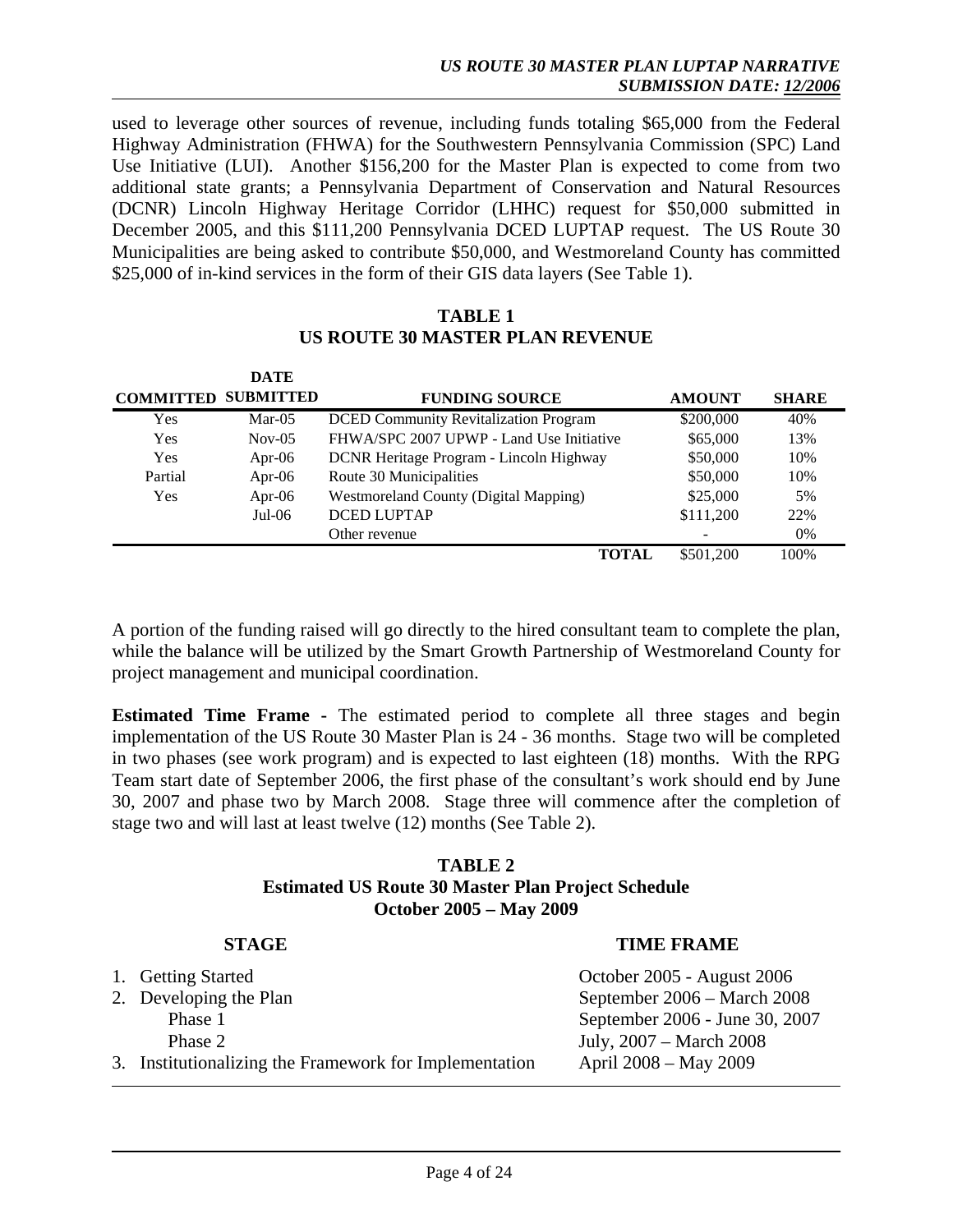**Purpose and Need -** The purpose of this study is to analyze land use regulation and transportation management options to identify and implement actions to address corridor safety, efficiency and mobility. Existing and future growth in this region is tied to the safe and efficient flow of traffic along the US Route 30 Corridor. US Route 30 provides access to and from Westmoreland County communities and metropolitan Pittsburgh. As traffic volume continues to increase, gridlock may form, hinder economic prosperity, and negatively affect the high quality of life enjoyed by many residents. Opportunities to widen the highway to accommodate future traffic growth are limited. Therefore, municipalities in Westmoreland County need to identify and implement alternative methods to address traffic congestion.

Moreover, it is imperative that the US Route 30 municipalities work together to prioritize capital transportation needs and communicate those needs to decision-makers in the region, in Harrisburg and in Washington, D.C. Communicating and working together is more effective than working separately.

**Project Goals -** The overall goal is to form a public/private partnership, working together to address land use management and transportation infrastructure needs in a cost-effective manner, in a way that is compatible with local community goals and objectives. This overall goal is consistent with commonwealth, county, and local municipal planning objectives. For example, this plan will address many of the key themes coming out of the commonwealth's "*2003 Conference on Transportation and Land Use for Economic Development*" held in Hershey on May 28, 2003:

- *Base transportation, land use and economic development decisions on sound planning and reward collaboration.*
- *Improve relationships and intergovernmental cooperation among the public sector at all levels.*
- *Coordinate projects and funding to streamline initiatives.*
- *Better integrate transportation and land use planning.*
- *Encourage public/private partnerships to maximize resources and build coalitions.*
- *Enhance education and outreach efforts for elected officials, community leaders and the public.*

As an outgrowth of the above conference, PennDOT commenced work on the development of "smart transportation" themes and policies. The following "Smart Transportation Themes" were outlined by Allen D. Biehler, P.E., Pennsylvania Transportation Secretary, at the US Route 30 Summit on January 27, 2006.

All of the following themes will be guiding principles for the US Route 30 Master Plan:

## **Smart Transportation Themes**

- 1. Money counts
- 2. Preserve and leverage existing investments
- 3. Choose projects with high value/price ratio
- 4. Safety first and maybe safety only
- 5. Look beyond level-of-service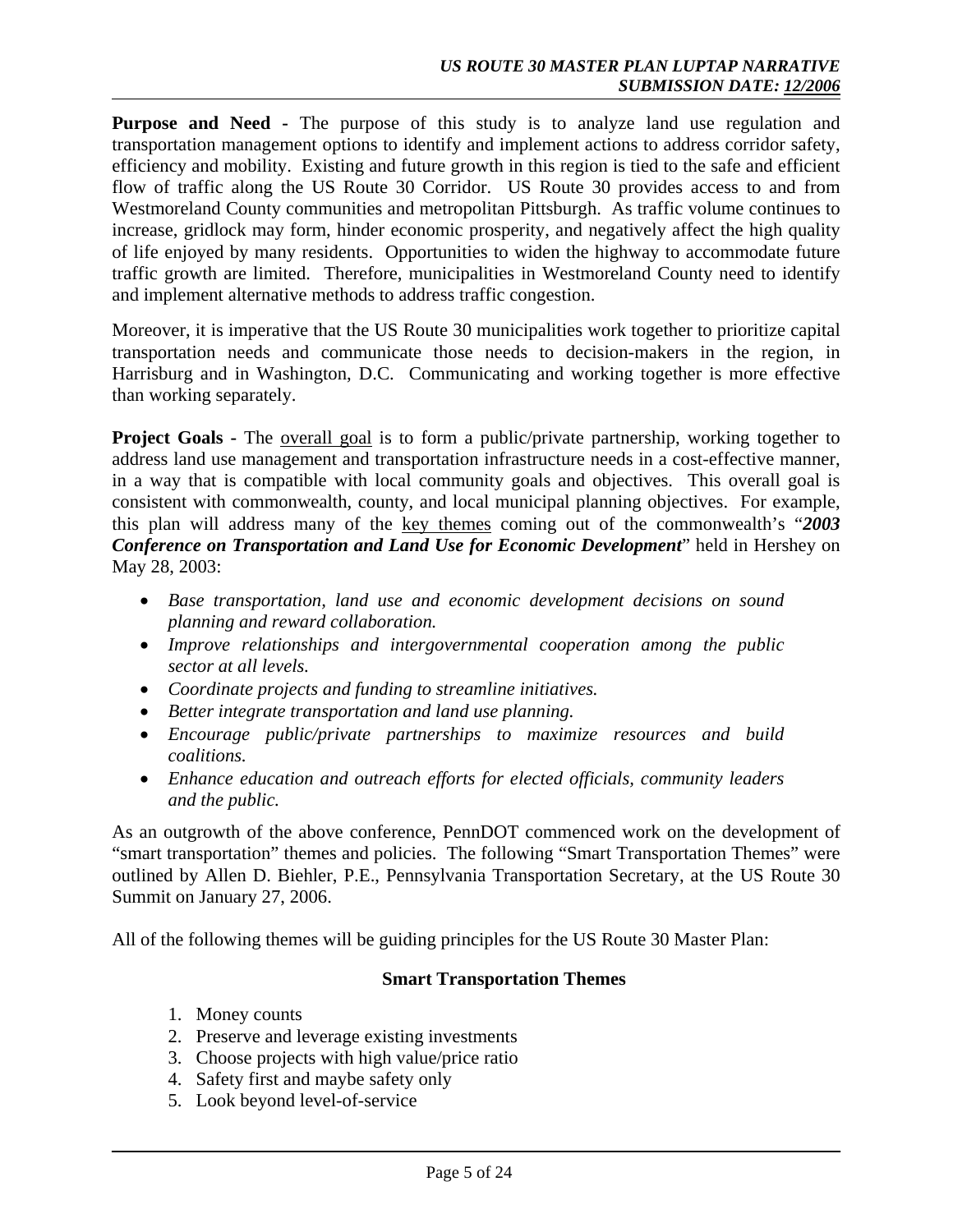- 6. Accommodate all modes of travel
- 7. Enhance local network
- 8. Build towns, not sprawl
- 9. Understand the context; plan and design within the context
- 10. Develop local governments as strong land use partners

The intent of this plan is consistent with the Westmoreland County Comprehensive Plan. The project goal to develop multi-municipal development regulations which will address corridor safety and mobility was expressed as an action step in the Westmoreland County Comprehensive Plan adopted in December of 2004. The plan states:

*"Lead a multi-municipal planning effort along the Route 30 Corridor to produce guidelines for future development and work with existing development to minimize congestion."* (This phrase is underlined for emphasis.)

Beyond the Commonwealth and Westmoreland County planning objectives, the project intent is consistent with local comprehensive plans. This plan will build upon the work completed in recent local municipal comprehensive planning efforts. Each of these efforts recognized the vital importance of US Route 30 to their economic success and quality of life. The US Route 30 Master Plan will seek to implement local plans as they relate to US Route 30.

For example, one high priority strategy from the recently adopted multi-municipal plan, completed by Hempfield Township, the City of Greensburg, Southwest Greensburg Borough and South Greensburg Borough, states:

*"Coordinate with neighboring municipalities to develop a regional land use and transportation plan for the entire Route 30 Corridor. Implement access management standards along Route 30 to improve traffic flow and reduce curb cuts along the corridor."* 

## **Recent municipal comprehensive planning efforts**

- Hempfield Township, City of Greensburg, Southwest Greensburg Borough and South Greensburg Borough Multi-Municipal Plan, 2006
- Ligonier Valley Policy Plan, to be completed September 2006
- Unity Township and Youngstown Borough Multi-municipal Comprehensive Plan, to begin in July 2006
- Irwin Borough Comprehensive Plan underway, began in October 2005
- Westmoreland County Comprehensive Plan, December 2004
- Derry Area Multi-Municipal Comprehensive Plan, adopted in July 2004
- North Huntingdon Township Comprehensive Plan, March 2000

## **Recent US Route 30 Studies**

- Eastern Corridor Transit Study: Ongoing, Undertaken by SPC and the region's transit agencies
- 2020 Vision Transportation Study: Released 2006, completed by SPC and the Port Authority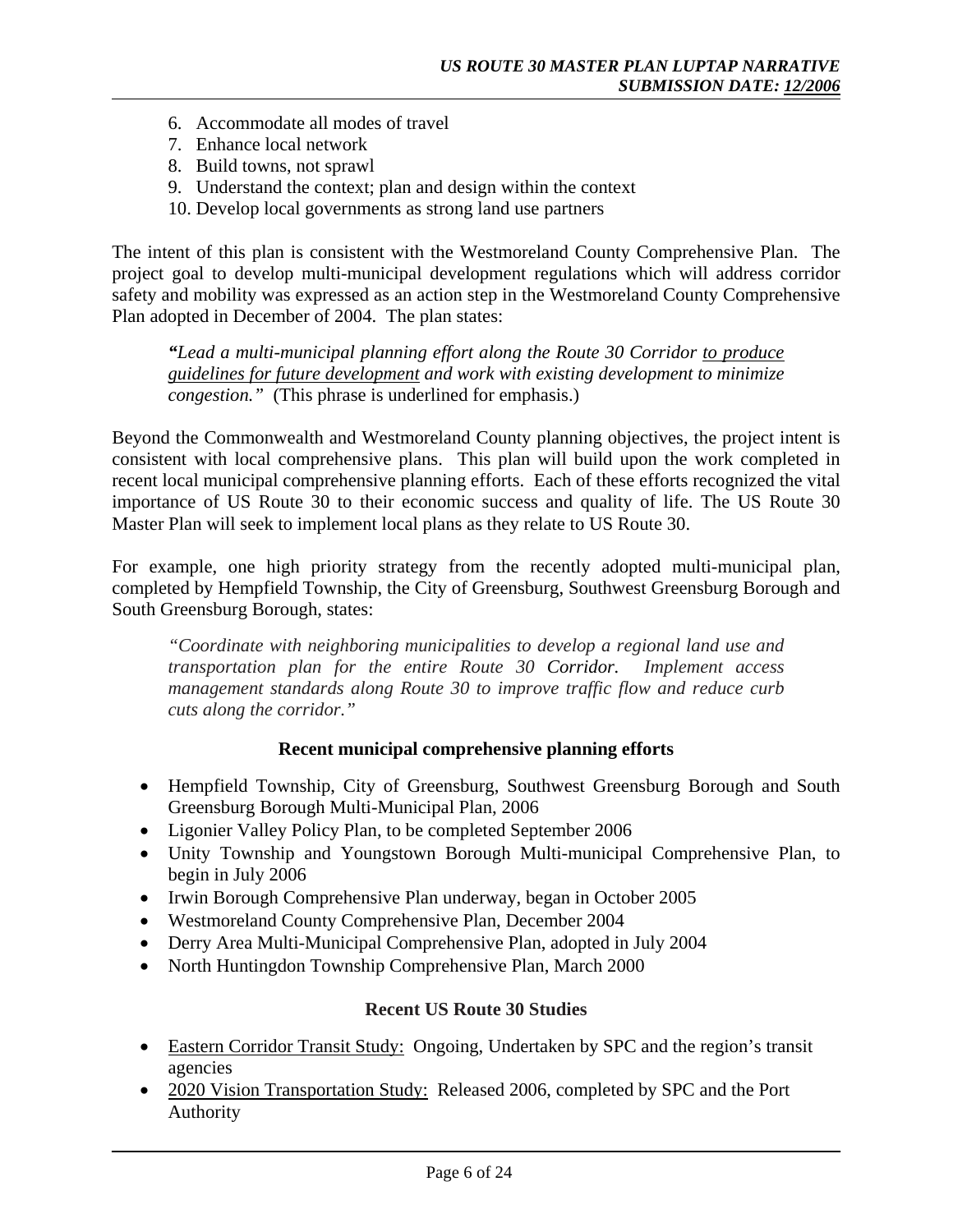- S.R. 30 Long Range Transportation Plan Westmoreland County, Pennsylvania:October 2004, PennDOT Engineering District 12-0
- US 30 Corridor CCIP Analysis of Early-Action Corridors: February 2003, PennDOT Engineering District 12-0 Study limits SR0030 from Old Jackson Road to Barnes Lake Road in North Huntingdon Township and Irwin Borough.
- Route 30, Unity Township Land Use Initiative: June 2001, SPC
- Lincoln Highway Heritage Corridor Interpretive Plan: July 2000
- "Every Mile Of The Day's Run Was A Pleasure": Community Action Steps to Preserve the Character and Beauty of the Lincoln Highway Heritage Corridor: 2000
- A Management Action Plan for the Lincoln Highway Heritage Corridor: 1995

# **II. LUPTAP PROGRAM OBJECTIVES**

The Route 30 Municipalities, along with its partners, intend to develop the Route 30 Master Plan in a manner that addresses the above project need and is consistent with the LUPTAP's objectives and guidelines, as developed by the DCED's Center for Local Government Services (LUPTAP Program Guidelines, October 2005, found online at www.newPA.com). The objectives of the commonwealth and the Route 30 municipalities are to:

- 1. Cooperate with neighboring municipalities, counties, entities such as school districts, chambers of commerce, and other economic development organizations to seek general consistency between the township and other levels of government;
- 2. Revitalize existing developed areas through planning for economic development, infrastructure, housing, environmental protection, natural and historic resources, and recreational enrichment;
- 3. Grow the rural economy while conserving undeveloped land for agriculture, extractive industries, timbering, recreation and tourism and preserving our rural communities;
- 4. Eliminate poorly planned development and conserve fiscal resources;
- 5. Use advanced planning and implementation techniques, which include, but are not limited to, planned residential development, traditional neighborhood development, transit-oriented development overlay districts, official maps and other techniques;
- 6. Devise economic development strategies that will attract and retain businesses, job opportunities and a young, diverse and educated workforce by:
	- a. Re-use of "brownfields" and other previously developed sites for activities that will promote job growth, housing, mixed-use development and recreational assets;
	- b. Promote new infill development in and around our developed areas, such as villages, cities, and boroughs;
	- c. Improve existing sewer, water, transportation and technology infrastructure;
	- d. Foster well-designed, walkable, bikeable communities, which offer healthy lifestyle opportunities for township residents.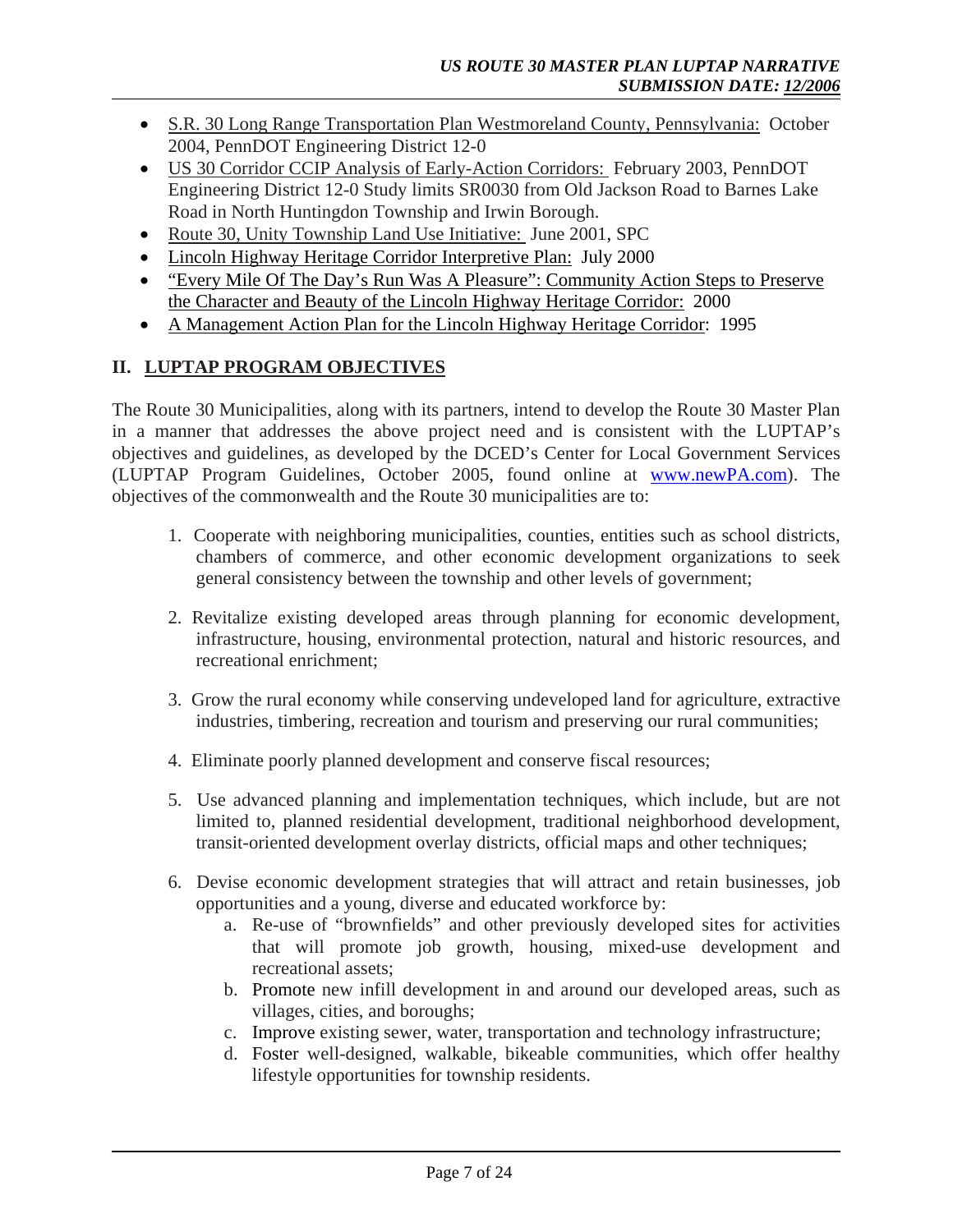- 7. Improve the quality of life by directing public investment toward projects sufficient in scale and scope to have lasting impacts on local economies;
- 8. Plan for and promote the present and future economic viability of agriculture, and explore the permanent preservation of productive agricultural land through the Westmoreland County Farmland Preservation Program;
- 9. Conserve watersheds and natural resource areas;
- 10. Improve and maintain recreational infrastructure, including parks, forests, open space, greenways, fishing and boating areas which offer recreational opportunities for both residents and tourists.

# **III. AREA DESCRIPTION**

The project area consists of more than a forty-mile corridor stretching across the middle portion of Westmoreland County, Pennsylvania. The US Route 30 Corridor is a state route and is designated as a principle arterial road, and is part of the Lincoln Highway Heritage Corridor. It traverses thirteen (13) municipalities and is within one mile of three (3) additional municipalities. The US Route 30 Corridor is a belt of growth in Westmoreland County. According to the 2000 U.S. Census, these municipalities had a population of 161,475, representing 43.6% of the total population in Westmoreland County. Since 1960, the population in these municipalities increased by 8.5%, while Westmoreland County grew by 4.9% and the commonwealth by 8.6% (See Table 3).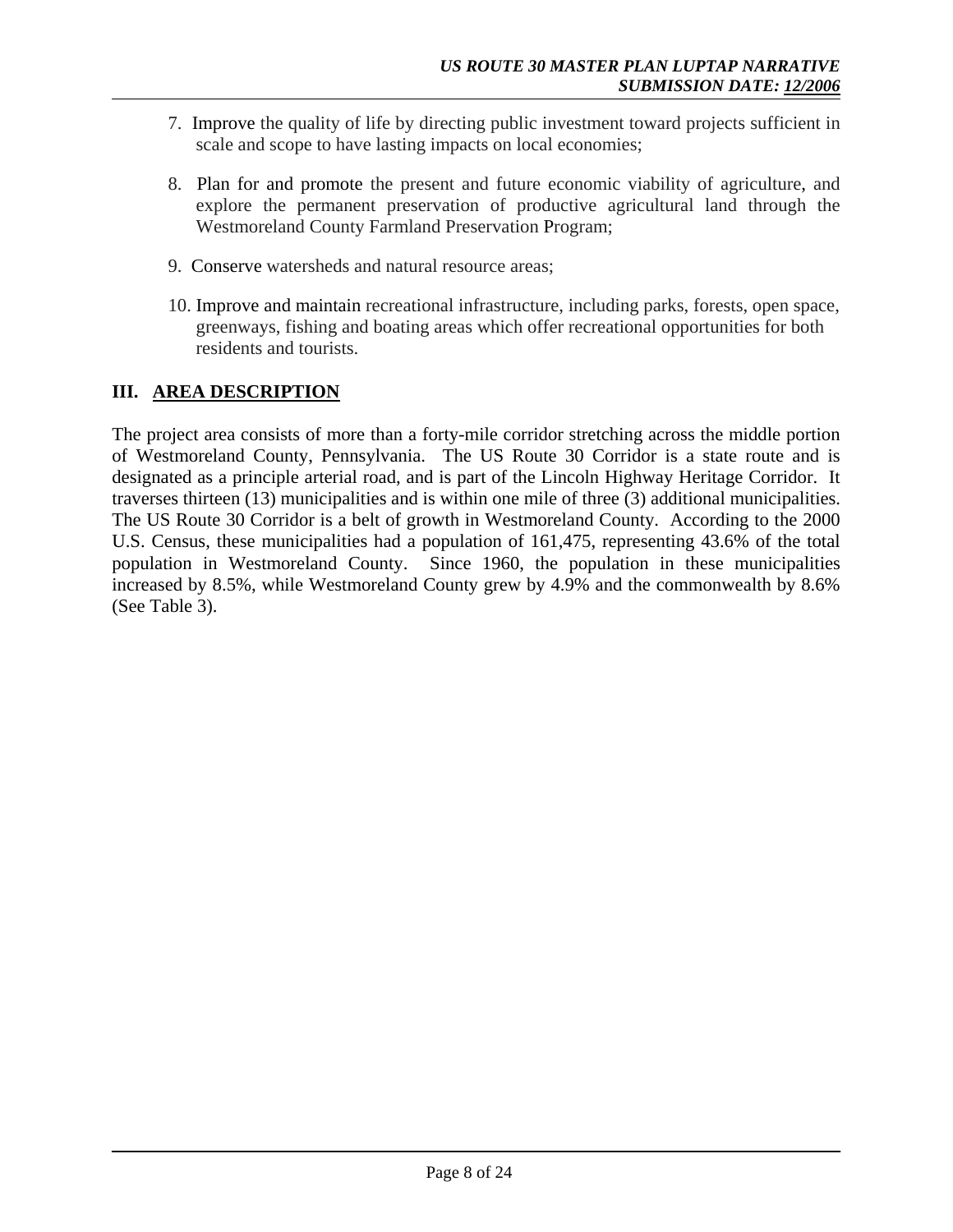## **TABLE 3 POPULATION CHANGE 1960 - 2000**

|                              |            |            |            |            |            | Change    |           |
|------------------------------|------------|------------|------------|------------|------------|-----------|-----------|
|                              | 1960       | 1970       | 1980       | 1990       | 2000       | $1960 -$  | Percent   |
|                              | Population | Population | Population | Population | Population | 2000      | Change    |
| Pennsylvania                 | 11,305,093 | 11,800,766 | 11,863,895 | 11,881,643 | 12,281,054 | 975,961   | 8.6%      |
| <b>Westmoreland County</b>   | 352,629    | 376,935    | 392,294    | 370,321    | 369,993    | 17,364    | 4.9%      |
| North Huntingdon Township    | 21,853     | 29,443     | 31,517     | 28,158     | 29,123     | 7,270     | 33.3%     |
| Irwin Borough                | 4,270      | 4,059      | 4,995      | 4,604      | 4,366      | 96        | 2.2%      |
| North Irwin Borough*         | 1,143      | 1,306      | 1,016      | 956        | 879        | (264)     | $-23.1%$  |
| Hempfield Township**         | 29,704     | 36,208     | 43,371     | 42,609     | 41,555     | 11,851    | 39.9%     |
| Adamsburg Borough            | 191        | 251        | 251        | 257        | 221        | 30        | 15.7%     |
| Jeannette City               | 16,565     | 15,209     | 13,120     | 11,221     | 10,654     | (5,911)   | $-35.7%$  |
| Greensburg City              | 17,383     | 17,077     | 17,558     | 16,318     | 15,889     | (1, 494)  | $-8.6%$   |
| Southwest Greensburg Borough | 3,264      | 3,186      | 2,898      | 2,456      | 2,398      | (866)     | $-26.5%$  |
| South Greensburg Borough     | 3,058      | 3,288      | 2,605      | 2,293      | 2,280      | (778)     | $-25.4%$  |
| <b>Unity Township</b>        | 15,519     | 18,419     | 19,964     | 20,109     | 21,137     | 5,618     | 36.2%     |
| Latrobe City*                | 11,932     | 11,749     | 10,799     | 9,265      | 8,994      | (2,938)   | $-24.6%$  |
| Youngstown Borough*          | 590        | 478        | 482        | 370        | 400        | (190)     | $-32.2%$  |
| Derry Township               | 15,445     | 15,902     | 16,141     | 15,446     | 14,726     | (719)     | $-4.7%$   |
| <b>Ligonier Township</b>     | 5,566      | 6,278      | 7,513      | 6,979      | 6,973      | 1,407     | 25.3%     |
| Ligonier Borough             | 2,276      | 2,258      | 1,917      | 1,638      | 1,695      | (581)     | $-25.5%$  |
| Laurel Mountain Borough***   |            |            |            | 195        | 185        | <b>NA</b> | <b>NA</b> |
| <b>TOTAL</b>                 | 148,759    | 165,111    | 174,147    | 162,874    | 161,475    | 12,716    | 8.5%      |

Shaded municipalities have the most significant portion of the corridor within their borders

\* These communities do not have the highway within their municipality, but are within close proximity

\*\* A portion of the loss was the result of the US Census Bureau not including SCI Greensburg in Hempfield's total population

\*\*\* Formed out Ligonier Township during the 1980's

The land area for the Route 30 Municipalities is 370.7 square miles. The population density of these municipalities is 435.5 persons per square mile. The corridor lies within six (6) Westmoreland County school districts.

The Route 30 Municipalities have a diverse use of land within its 370.7 square miles, including agriculture, a regional airport, Seton Hill University, University of Pittsburgh at Greensburg, St. Vincent College, Westmoreland County Community College, two state parks, a regional recreational park, and regional commercial, institutional and industrial sites. From west to east, the corridor transitions from urban and suburban to rural. The mainline Pennsylvania Railroad of Norfolk Southern parallels Route 30 throughout much of Westmoreland County. The Westmoreland Transit Authority utilizes Route 30 for many of its bus routes.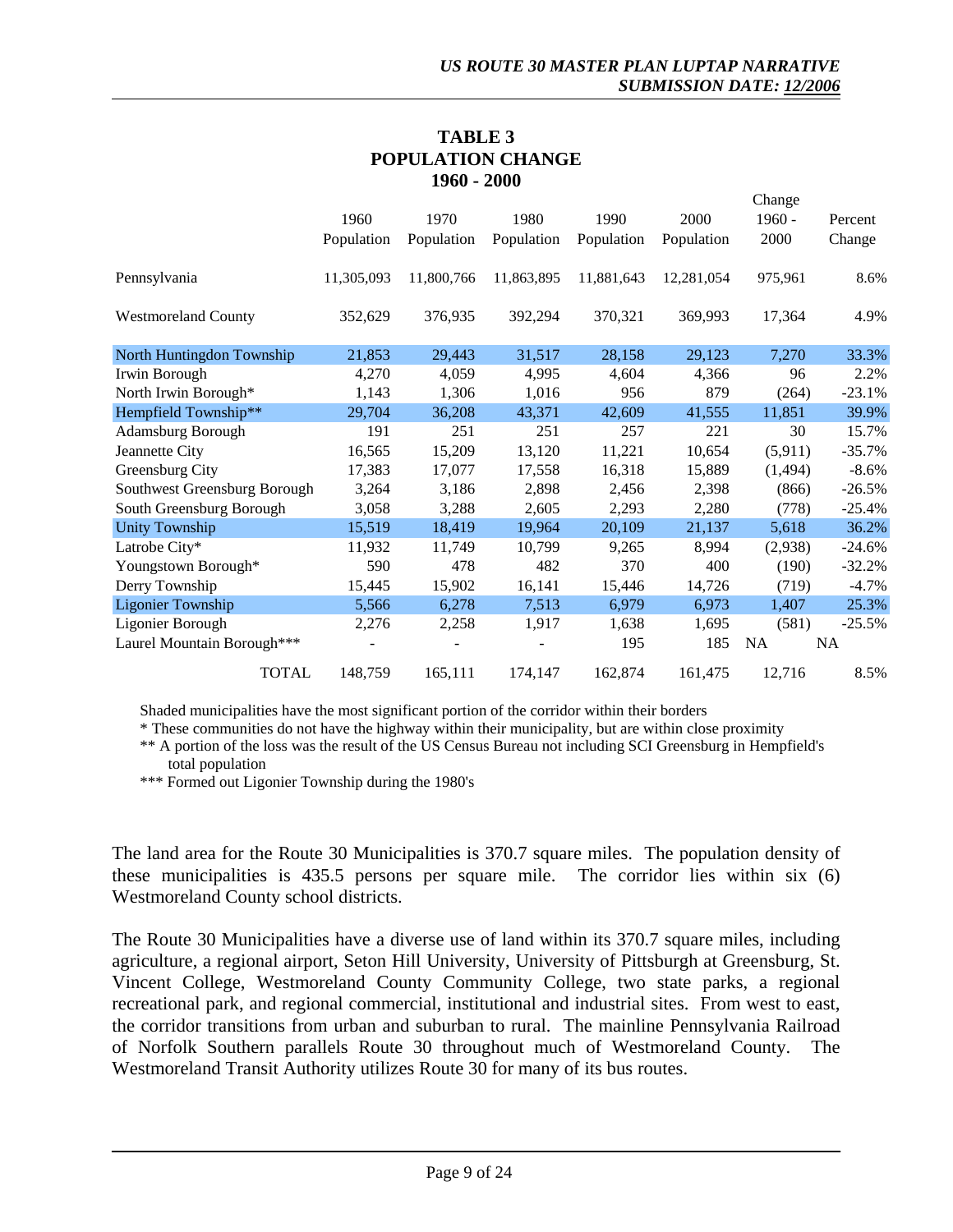## **TABLE 4 POPULATION DENSITY**

|                            | <b>Square Miles</b><br>Land | Persons Per<br><b>Square Mile</b> | 2000 Census<br><b>Population</b> |
|----------------------------|-----------------------------|-----------------------------------|----------------------------------|
| Pennsylvania               | 44.816.6                    | 275.9                             | 12.365.455                       |
| <b>Westmoreland County</b> | 1.025.5                     | 360.8                             | 369.993                          |

**Municipality (from west to east)**

| <b>North Huntingdon Township</b> | 27.3  | 1,065.2 | 29,123  |
|----------------------------------|-------|---------|---------|
| North Irwin Borough*             | 0.2   | 4,395.0 | 879     |
| Irwin Borough                    | 0.9   | 4,851.1 | 4,366   |
| <b>Hempfield Township</b>        | 76.6  | 542.5   | 41,555  |
| Adamsburg Borough                | 0.3   | 736.7   | 221     |
| Jeannette City                   | 2.4   | 4,439.2 | 10,654  |
| Greensburg City                  | 4.2   | 3,783.1 | 15,889  |
| Southwest Greensburg Borough     | 0.4   | 5,995.0 | 2,398   |
| South Greensburg Borough         | 0.7   | 3,257.1 | 2,280   |
| <b>Unity Township</b>            | 67.1  | 315.0   | 21,137  |
| Latrobe City*                    | 2.3   | 3,910.4 | 8,994   |
| Youngstown Borough*              | 0.1   | 4,000.0 | 400     |
| Derry Township**                 | 95.8  | 153.7   | 14,726  |
| <b>Ligonier Township</b>         | 91.8  | 76.0    | 6,973   |
| Ligonier Borough                 | 0.5   | 3,390.0 | 1,695   |
| Laurel Mountain Borough          | 0.1   | 1,850.0 | 185     |
| Totals                           | 370.7 | 435.5   | 161,475 |
| Percentage of County Total       | 36.2% |         | 43.6%   |

\*Route 30 does not pass through each municipality

\*\*Frontage encompasses north half (westbound only)

The eastern half of the land mass of the Route 30 Corridor drains into the Loyalhanna Watershed. The western half drains into the Sewickley Creek and Brush Creek watersheds. Its western border is Allegheny County and the eastern border with Somerset County is the Laurel Ridge. The corridor also crosses the Chestnut Ridge through the Loyalhanna Gorge, which divides the Pittsburgh Low Plateau Section Physiographic Province from the Allegheny Mountain Section. The soils in the corridor cross the spectrum of soil types in Westmoreland County.

**Recent Growth – Over the last number of years, Route 30 has had a dramatic increase in** commercial development. North Huntingdon, Hempfield and Unity townships have had national "Big Box" retailers open stores.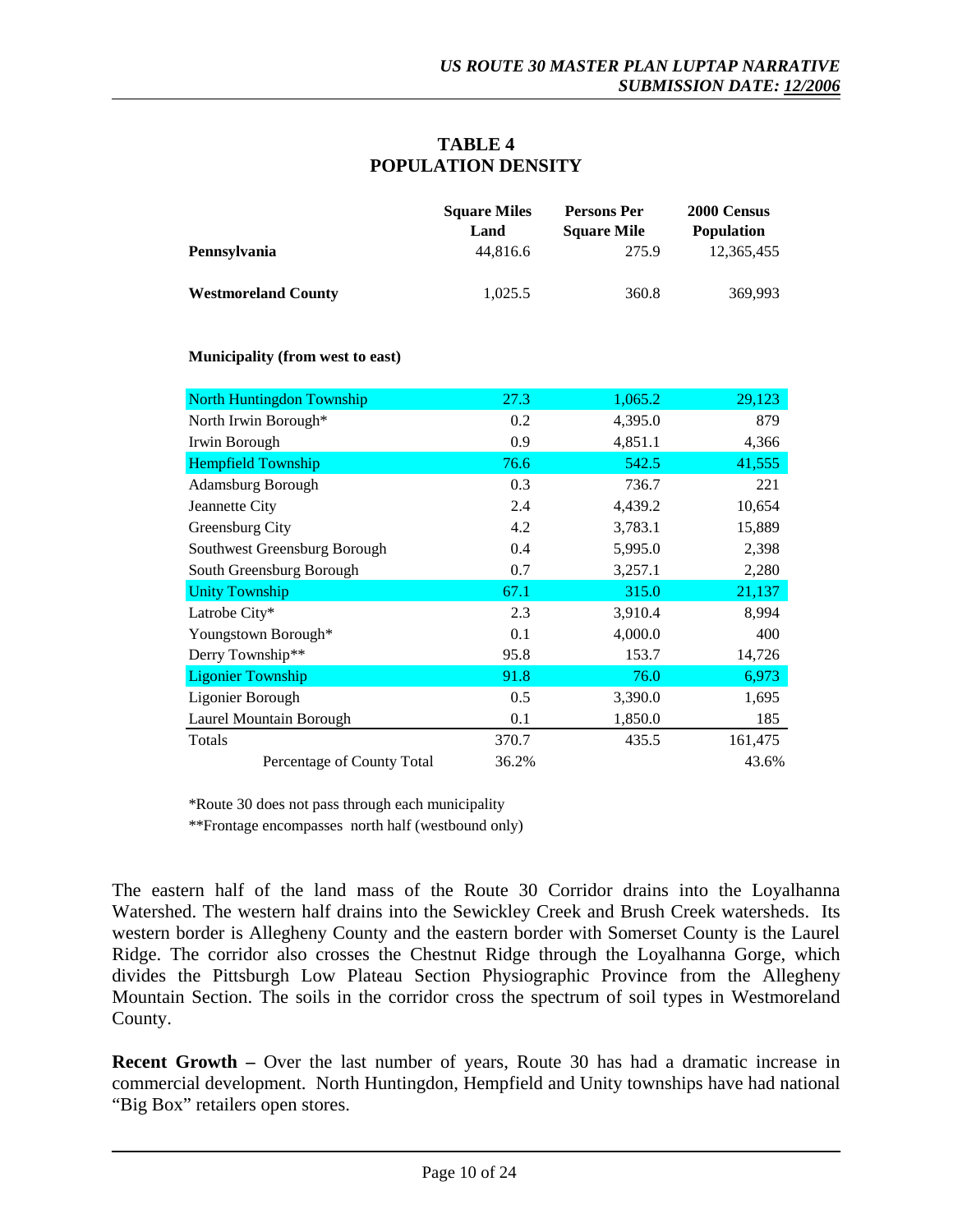On the residential front, according to RealSTATs, since 2002, Route 30 Municipalities have had 889 new construction, detached, single-family houses sold. The average price was \$253,864. Last year, 295 new homes were sold along the Route 30 Corridor at an average price of \$259,729. Over this four-year time period, over half of the new homes (55%) were sold in the three municipalities along US Route 30: North Huntingdon Township, Hempfield Township and Unity Township (See Tables 5 & 6).

## **TABLE 5 NEW SINGLE FAMILY RESIDENTIAL CONSTRUCTION 2002 – 2005 VALUE \$50,000 to \$1,000,000**

| Year         | <b>Westmoreland County</b> | <b>Route 30 Corridor</b> |
|--------------|----------------------------|--------------------------|
|              |                            |                          |
| 2002         | 292                        | 158                      |
| 2003         | 390                        | 220                      |
| 2004         | 396                        | 209                      |
| 2005         | 421                        | 295                      |
|              |                            |                          |
| <b>TOTAL</b> | 1,499                      | 885                      |

## **TABLE 6**

| Average<br><b>Price</b><br><b>Municipality</b> |  | <b>Total Sales</b><br>Volume | # Of Sales |             |       |
|------------------------------------------------|--|------------------------------|------------|-------------|-------|
| North Huntingdon Township                      |  | 274,123                      | \$         | 104,715,175 | 382   |
| Hempfield Township                             |  | 238,341                      | \$         | 70,548,908  | 296   |
| Unity Township                                 |  | 242,986                      |            | 42,765,544  | 176   |
| <b>Westmoreland County</b>                     |  | 241,064                      |            | 378,230,670 | 1,499 |

SOURCE: RealSTATs

## **IV. US ROUTE 30 MASTER PLAN WORK PROGRAM**

**Stage 1. GETTING STARTED (10 months) - Since the Community Revitalization grant was** announced in October 2005, the primary responsibility of the SGPWC has been to build consensus to develop a unified strategy, working countywide across the forty-mile corridor. Work tasks undertaken by SGPWC include coalition building, fundraising, visioning and program development. Stage 1 was completed when the RPG Team was hired in August 2006 to complete stage two.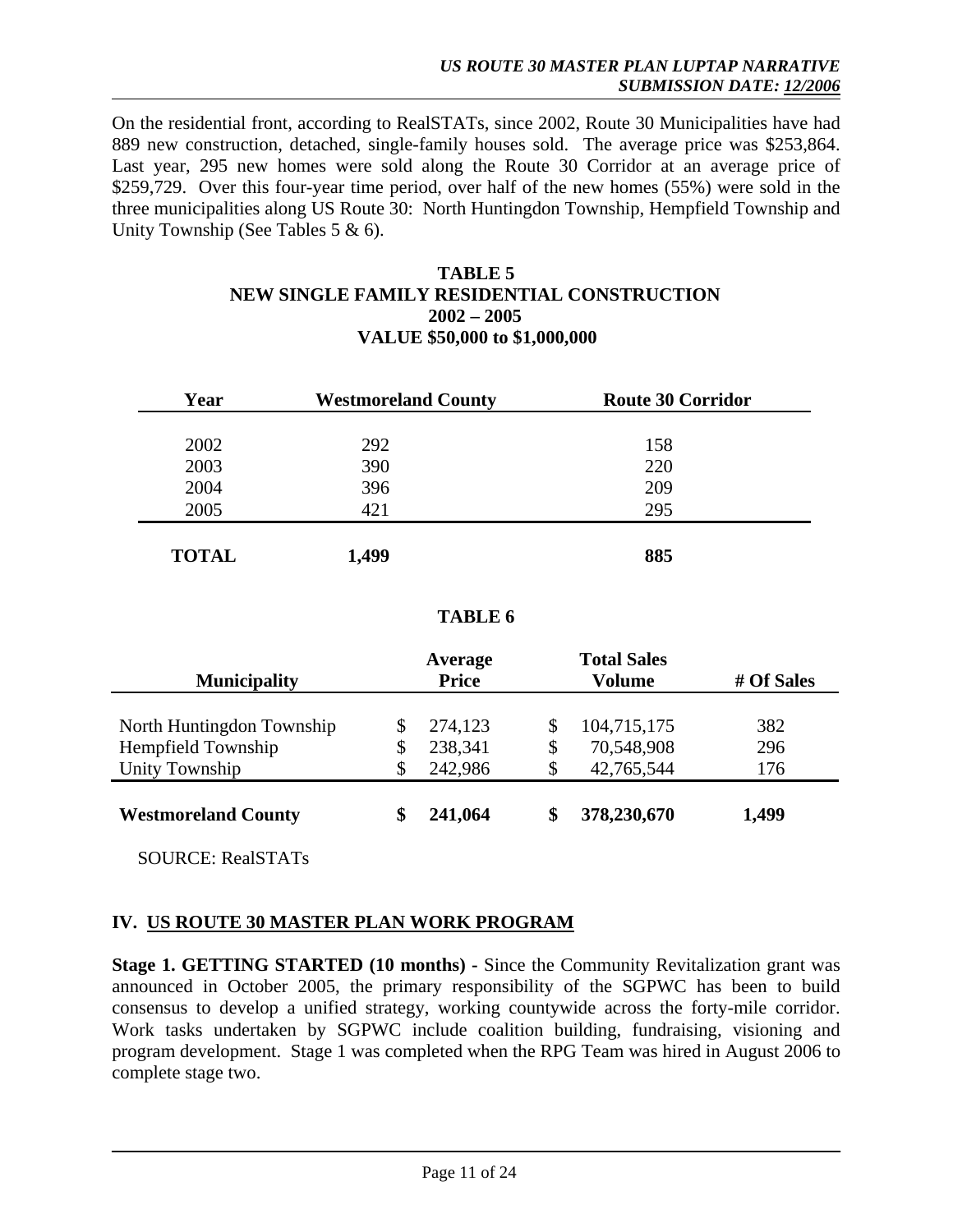1. **Coalition Building** – This task involved gathering the multitude of stakeholders into dialog about the opportunity to develop a plan useful to most stakeholders. It included the facilitation of the initial Community Revitalization Program grant announcement and the US Route 30 Summit on January 27, 2006. Following the US Route 30 Summit, the SGPWC assisted in the formation of a Community Vision Team to provide overall guidance and input for the plan. The CVT is comprised of over one hundred persons and includes many private and public interests*.* 

A smaller Project Working Group has also been established to guide the development of the Master Plan objectives contained in this narrative, work to secure more funding, and provide guidance and feedback for the consultants hired to write the Master Plan*.* 

**Project Management** - The US Route 30 Municipalities recognize the leadership provided by the Smart Growth Partnership of Westmoreland County in developing a coalition to support the US Route 30 Master Plan. The SGPWC will continue, through facilitating the Steering and Project Working Groups, to manage the US Route 30 Master Plan project, along with individual municipal outreach. The SGPWC will also continue to facilitate municipal coordination, and provide technical assistance and fund development throughout project development and implementation.

**Education** - The education component for this planning process has involved local government officials and the public in the participation of sound land use planning education and training. The US Route 30 Municipalities recognize that meaningful public participation begins with education. Training has included the Smart Growth Annual Summit in October 2006 and the fall 2007 Annual Summit, day-long annual summits that focus on the issues of transportation and land use for economic development. Education will continue through stage two of the work plan.

- 2. **Fundraising** Raising the support for the Master Plan began in 2003. The first funding request was submitted to the DCED CR program. Since that time, numerous meetings and two additional funding requests have been submitted. The LUPTAP request represents the Partnership's latest effort. Fundraising will continue throughout Stage Two, Developing the Plan, and Stage Three, Institutionalizing the Framework for Implementation. As additional funding becomes available, the scope of services contract will be amended to accommodate expansion of, or increase in, the number of work tasks.
- 3. **Vision –** In order to establish clarity of aim for the entire project, a facilitated discussion was initiated at the US Route 30 Summit. All one hundred fifty (150) summit participants were asked to provide two to three words that best describe their ideal future for US Route 30. Comments were distilled and a pattern of consistency emerged. The following Vision represents the fruit of their work: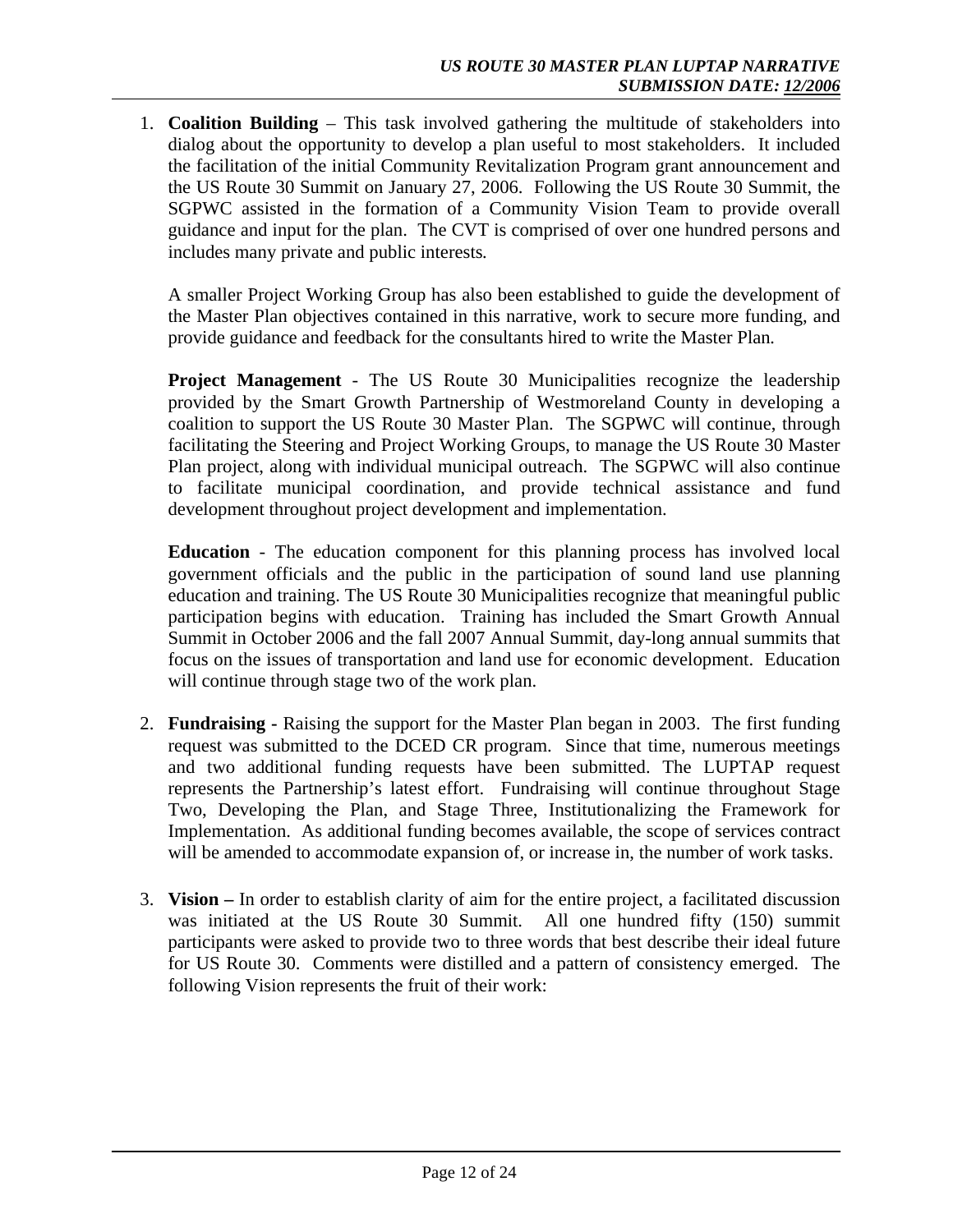## **WESTMORELAND COUNTY U.S. ROUTE 30 CORRIDOR VISION**

Known to many as the Lincoln Highway, the U.S. Route 30 Corridor is central Westmoreland County's primary east-west highway. Its position as a transportation facility dates back to the French and Indian War and has played a nationally and regionally significant role in economic growth and westward expansion.

By leveraging key capital investments with intelligent transportation systems and sound land use practices, the U.S. Route 30 Corridor in Westmoreland County will be a national example of a safe and efficient transportation corridor of economic opportunity.

Spearheading these actions is a coalition of business and municipal officials who work collaboratively with each other and with PennDOT to ensure that the U.S. Route 30 of the future is characterized by:

- A consistent approach to land use regulation that enhances economic activities, balancing the historic character and rural beauty of the highway, while respecting individual property rights
- The use of the latest technology to intelligently move people and goods safely
- An appropriate mix of commercial, industrial, residential, agriculture, open space and other vital land uses that underlie a great quality of life
- A multi-modal approach, including transit, air, and rail freight to accommodate the movement of people and goods efficiently
- A network of parallel road systems that provides choices for local residents and for the convenient flow of through-traffic, including the tourist traveler
- Well-maintained surface, landscaping and traffic control systems that work together to enhance the motoring experience
- 4. **Program Development –** Once the orientation for "where" stakeholders want the corridor to be was developed, the next step is to determine "how to get there." Mission and strategy state the means to achieve the vision. Providing the overall guidance is the vision, with an orientation toward outcomes necessary to achieve the vision. Outcomes are measurable results of inputs (e.g. time and money) and activities (e.g. meetings and public feedback).

**Mission –** To develop a master plan that will become a strategic blueprint for Westmoreland County which will enhance and improve the safety, mobility and efficiency of the county's growth corridor through sound land use and transportation planning.

**Strategy** – The Master Plan will help to provide a "bridge" or "connection" between existing ongoing planning activities and transportation, water and sewer, and other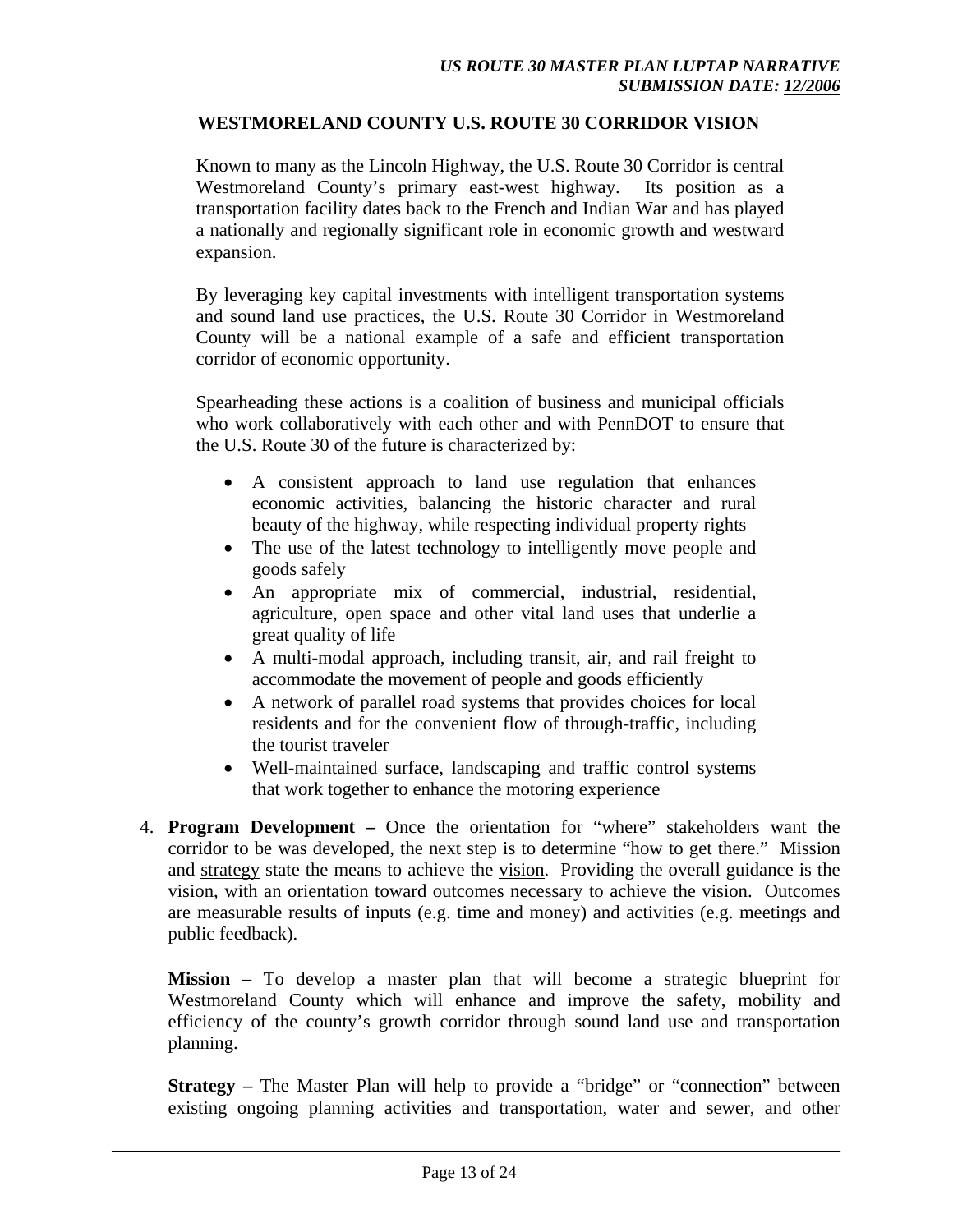infrastructure development projects. It must also put in place a forum for effectively dealing with future short-term and long-term transportation infrastructure needs, in a manner that will help maintain the integrity of local communities within this region. The plan will provide model development regulations to protect and enhance corridor capacity.

**Master Plan Study Outcomes -** The overreaching desire of the Master Plan is to link land use and transportation to enhance economic opportunities. Therefore, the study will include outcomes in the areas of land use, transportation and economic development. The intent is to provide for a quality intermodal transportation network that is consistent with the corridor vision, while serving the short and long-term needs of communities. Transportation plans and projects will be integrated with land use and economic development initiatives along the corridor, and encourage development and design that is compatible with the character of the communities, while maintaining and enhancing the quality of life.

- **Land Use Outcome** Improve the safety, efficiency and mobility of US Route 30, using a multi-municipal approach to development regulations that balances development and preservation, enhances aesthetics, encourages sound land use concepts, while respecting property rights. Local comprehensive plans will provide a basis for the land use section.
	- Graphically portray alternative development/redevelopment scenarios based on existing and proposed development regulations
	- Develop a future land use map based on planned infrastructure improvements, and desired development scenarios
	- Create a set of model development regulations appropriate to the US Route 30 Corridor
	- Utilize visualized development scenarios to communicate desired development
- **Transportation Outcome**  Improve the safety, efficiency and mobility of US Route 30 using a corridor-wide, context-sensitive solutions engineering approach, incorporating all modes of transportation, and focusing on maintenance and realistic capital upgrades. The idea here is not to "reinvent the wheel" but to build upon the current PennDOT transportation planning work.
	- Identify a network of parallel roads to compliment local and through movement along US Route 30
	- Identify critical, cost-realistic, capital needs related to maintenance and upgrades to US Route 30
	- Develop a long range (20 years) capital improvement plan
	- Identify multi-modal links and necessary improvements
	- Develop congestion management strategies
	- Identify new technology and intelligent transportation systems to improve traffic flow and safety
	- Develop a preliminary transportation sufficiency profile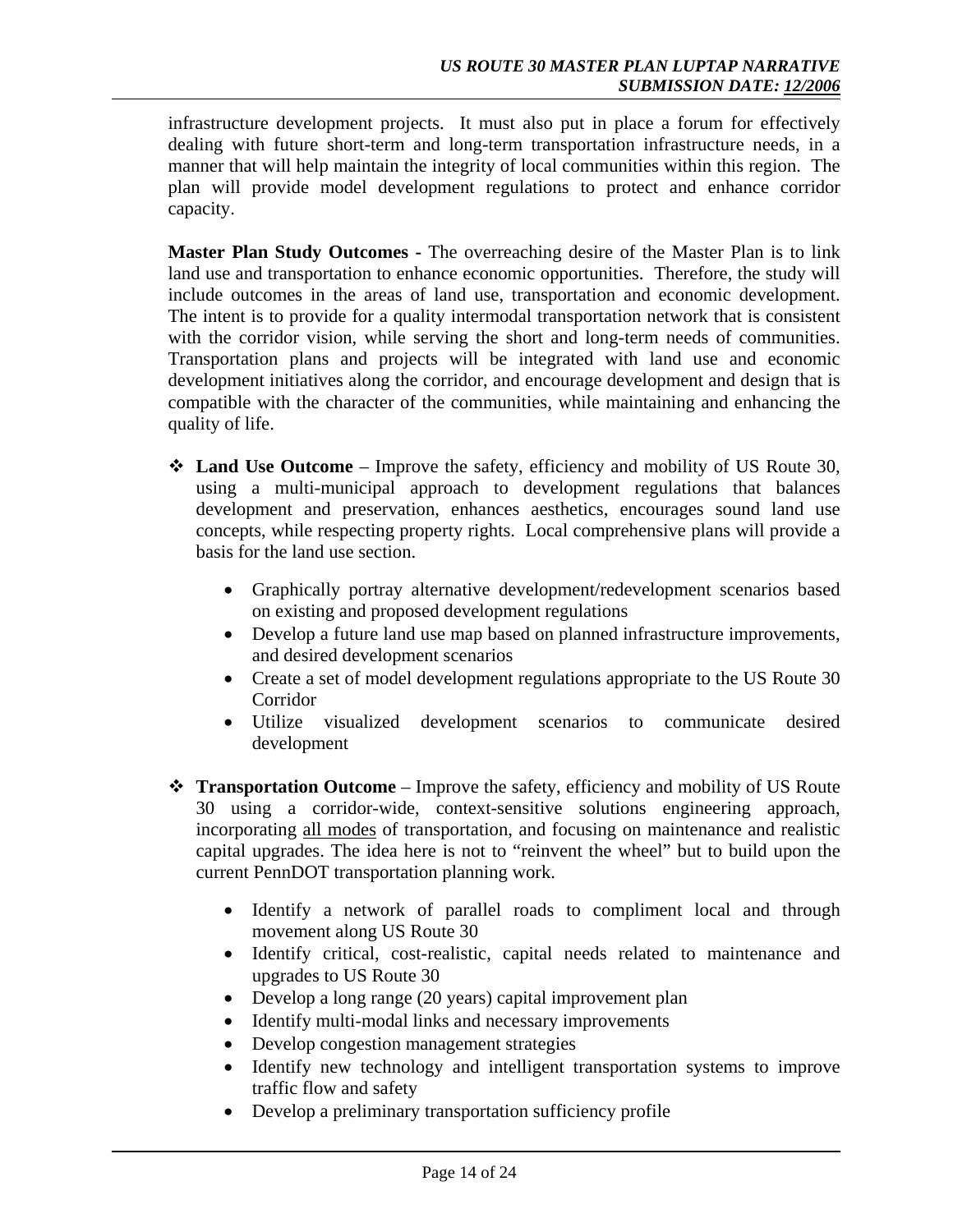- Develop a US Route 30 transportation modeling system to accurately anticipate traffic impacts
- **Economic Development Outcome** Improve the economic opportunities along the US Route 30 Corridor through transportation improvements and sound land use practices. The goals and strategies of the Westmoreland County Industrial Development Corporation (IDC) and the Economic Growth Connection (EGC) of Westmoreland County will complete the framework for this section.
	- Determine market needs to identify saturation points for retail commercial development
	- Identify opportunities to improve access to development and redevelopment sites
	- Graphically communicate redevelopment and development before and after opportunities

**Strategy Objectives** - In order to meet the mission and achieve the study outcomes, the following key objectives shall be incorporated within the plan development process:

- 1. Graphically portray development choices to develop consensus for a Corridor Vision that correlates with the appropriate mix of land uses and desired development styles and patterns. Clearly establish corresponding community goals and objectives that will support land use, community development, and design goals and objectives.
- 2. Identify transportation options necessary to support the desired land use development scenarios identified above.
- 3. Determine if such infrastructure identified in objective #2 is compatible with maintaining community goals and objectives, and, if not, modify the land use development patterns in order to provide a better opportunity to provide transportation infrastructure that is compatible.
- 4. Model and evaluate the existing land use management environment to ensure that existing and future transportation infrastructure can function as planned.
- 5. Using an integrated approach, establish the most feasible transportation network and land use environment to support the above objectives.
- 6. Develop consensus on the immediate and short-term land use scenario that should be used to evaluate existing planned and programmed transportation projects. Graphically portray desired development scenarios.
- 7. Develop a partnership agreement for systematically evaluating and programming short-term transportation needs and maintaining a forum for addressing the long-term sustainable future scenario.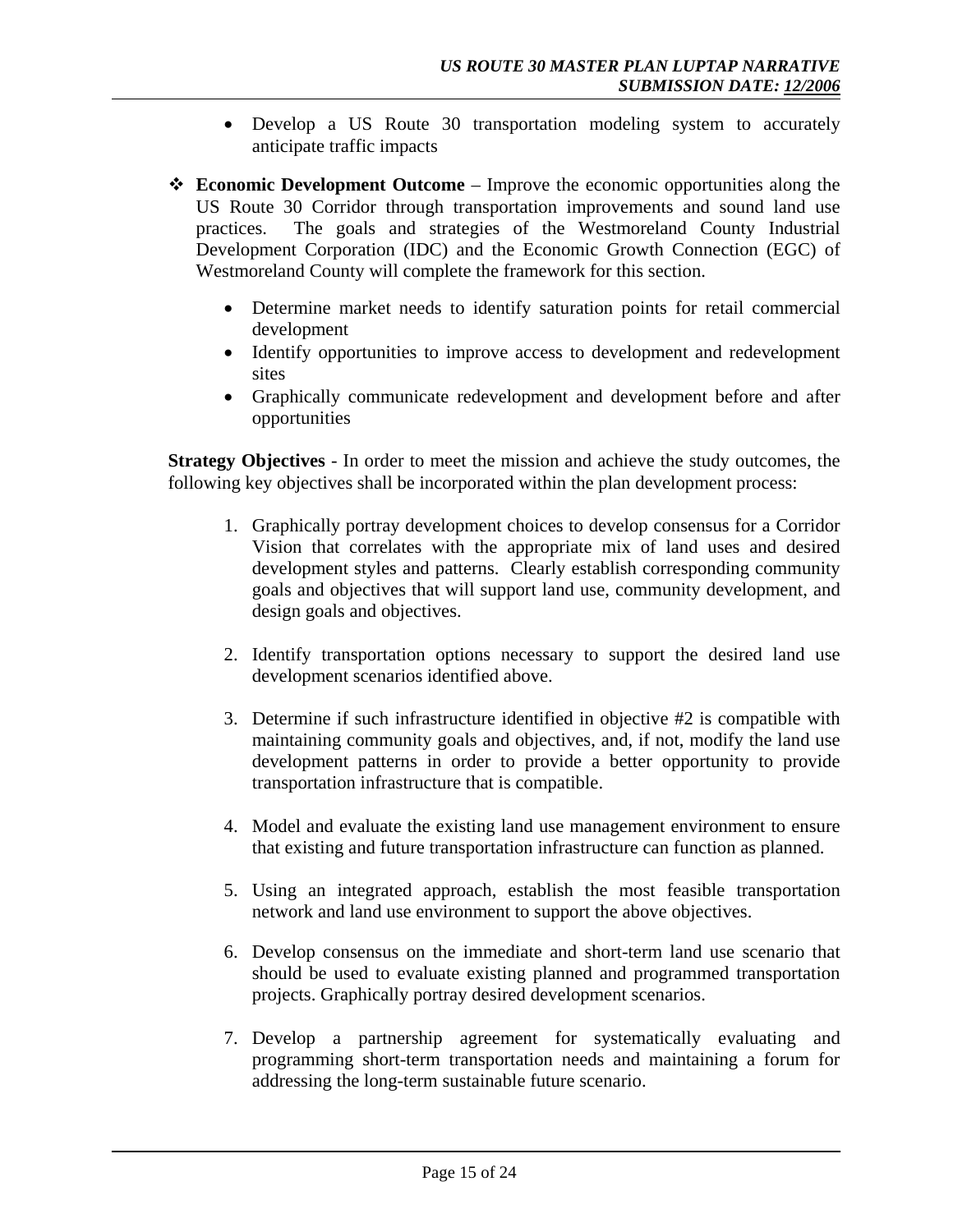- 8. Develop and implement local land use management controls, including regulations and capital improvements programming to support the desired land use patterns and associated transportation network resulting from the Planning Process.
- 9. Monitor the plan implementation process as it proceeds through the use of measurable indicators.
- 10. Develop a public process for each stage, with the appropriate techniques to form consensus on the Corridor Vision and encourage implementation of the Master Plan.

**Stage 2. DEVELOPING THE PLAN (18 months)** - With the vision, mission, study outcomes, and strategy objectives in place, the Renaissance Planning Group consultant team (RPG Team) will provide professional services necessary to inform the partnership of choices and impacts related to future development and redevelopment under existing development regulations, compared with alternative development regulations. To develop the US 30 Master Plan, the RPG Team will work with the SGPWC, and the communities and agencies it serves, to answer the following four questions. The process of working through these questions allows the community to, in essence, write its own story – past, present, and future:

- **Where are we now?** The first "chapter" of the visioning story is the inventory of who and what makes up the community today, and the attitudes, beliefs and values held by the people living there.
- **Where are we going?** "Chapter Two" describes how many new people and jobs are anticipated in the future, and where those new people will likely live and work, based on the existing plans and processes.
- **Where do we want to be?** "Chapter Three" explores contrasting scenarios that explore how the future could change, for better or worse. Based on a comparison of the scenarios against the status quo, it culminates with a vision based on the preferred scenario.
- **How do we get there?** The fourth and final "chapter" describes the steps the community will take to move toward its vision.

The Master Plan process will be conducted in two phases. The first phase, to be conducted between September 1, 2006 and June 30, 2007, will focus on addressing the first three questions listed above, and outlining recommendations and a strategic plan for addressing the fourth question. The process is organized around the following key tasks, each of which involves a blend of community participation and technical analysis activities:

- 1. **Advisors and Champions**: Working with the technical advisory group (Project Working Group) and a group of community leaders and key stakeholders (Community Vision Team) who will lead the process and advise the RPG Team;
- 2. **Public Information and Outreach:** Developing public information and outreach tools, including presentations, newsletters, flyers, and a project Web site;
- 3. **Existing Conditions and Conceptual Corridor Operations Plan**: Developing an inventory of current land use and transportation conditions and issues, and a conceptual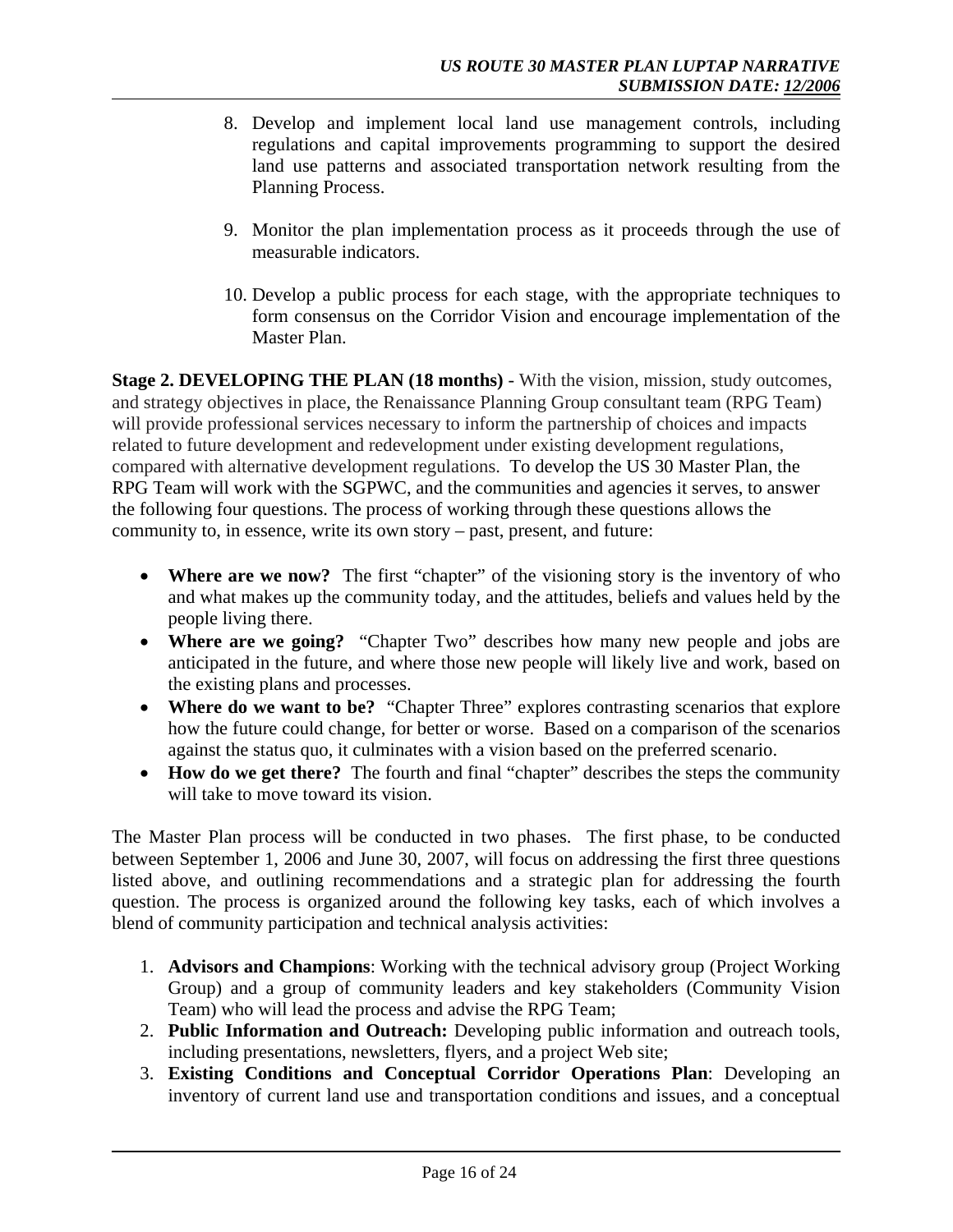corridor plan of operational improvements that would optimize traffic flow and safety;

- 4. **Shared Values and Guiding Principles**: Validating the recently developed corridor vision statement and guiding principles, and discerning ways in which the vision could be defined and measured in physical terms such as preferred community development and design patterns, types of transportation investments, and goals;
- 5. **Future Scenarios**: Developing and evaluating alternative future land use and transportation scenarios using criteria based upon local values and priorities, and identifying a preferred scenario that supports the community vision and guiding principles; and
- 6. **Vision and Recommendations:** Articulating a vision statement that is supported by a conceptual map based on the preferred scenario, illustrations of preferred community development patterns, and recommendations for planning and policy tools to help move the vision forward in the second phase of the Master Plan.

Throughout the development of Phase 1, the RPG Team will work with the SGPWC to shape the detailed approach and budget for the second phase. Phase 2 is anticipated to be complete by the spring of 2008, and will be supported by the anticipated additional funding that the SGPWC hopes to secure. In general, the phase is envisioned to include planning and educational resources such as demonstration plans for typical sites, design guidelines and model ordinances, context-sensitive transportation strategies, and an implementation "toolkit" that local planners and the SGPWC can use to continue the work.

## **Phase 1 Task 1: Project Communications**

By establishing an effective approach to project communication up front, the SGPWC will be more assured of a clearly articulated vision that enjoys significant support. In addition, the RPG Team will be able to base the technical analyses and public outreach activities on a solid understanding of the community context and key issues. Toward that end, the following tasks include the establishment of technical and advisory groups, a collaborative effort to design the process in more detail, and the development of public involvement strategies and tools:

## **Project Working Group**

The proposed Project Working Group (PWG) is a technical advisory committee, comprised of key SGPWC staff, and/or other local, regional, or state agency staff or technical experts, as designated by the SGPWC. The PWG will meet regularly throughout the process to review technical analyses, draft documents, and plans for upcoming meetings. As the project moves along, the PWG will play a valuable role in keeping the project on a productive, positive track by helping to foresee opportunities and resolve problems quickly and efficiently.

## **Community Vision Team**

Participation in the study process by a broad spectrum of community members is vital to the success of the plan. Toward this end, a Community Vision Team (CVT) has been formed to oversee the process and ensure effective outreach. CVT members will play a key role in shaping a plan that truly reflects community needs and inspires enthusiastic commitment. They will serve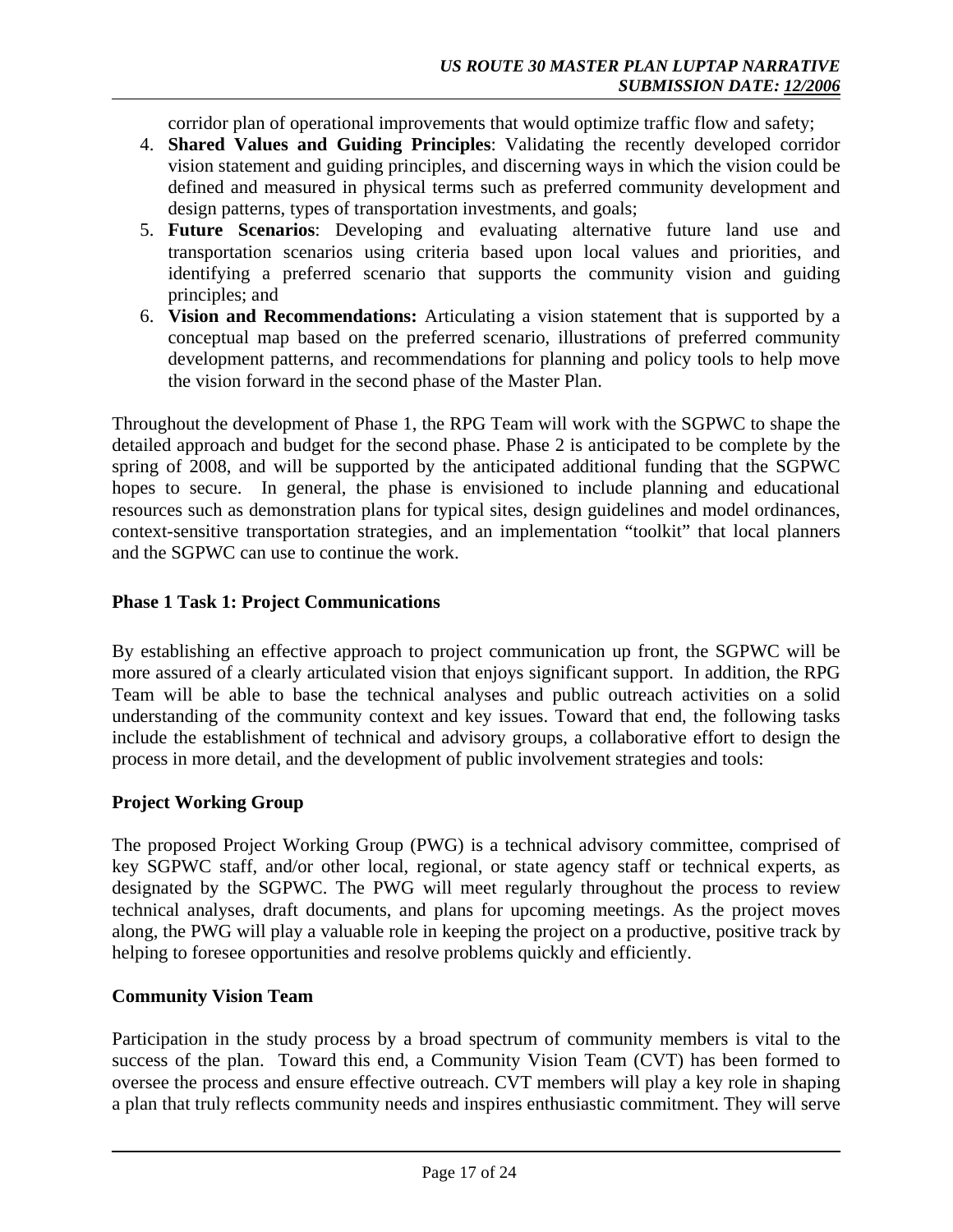as "ambassadors" for the process among their respective communities and special interest groups, and be a valuable source of information and feedback for the study team, from a wide variety of perspectives.

The CVT is drawn from the community. Participants include local elected and appointed officials; economic development staff and business community representatives; local realtors and developers; freight industry representatives; public health officials and educators; and members of environmental preservation groups.

The CVT will meet periodically to discuss plans for upcoming workshops, review key reports, and shape a plan and recommendations that will carry the vision forward. The following summary of meetings and workshops includes three anticipated CVT meetings; the project budget includes an opportunity for one additional meeting to be scheduled as needed.

## **1.1 Project Working Group/Community Meetings**

The PWG plans to meet three times, in addition to their participation in community workshops and CVT meetings. Deliverable(s): Three meetings with the PWG.

• Estimated Completion: June, 2007

## **1.2 Public Information and Outreach**

Working with the SGPWC, the RPG Team will design a project Web site (www.route30plan.com), newsletter templates, a media campaign, and outreach strategies to support the project. The RPG Team will develop three project newsletters and a summary brochure of the vision recommendations. The RPG Team will also host and maintain the project Web site, which will include complete, current project information, reports, a sign-up list for email announcements, and user comment forms. In addition, the RPG Team will develop interactive features to augment input from community workshops, such as a visual preference survey and scenario interactive exercises. A password-protected page will facilitate informationsharing and dialogue among project advisors and the RPG Team.

- Deliverable(s): Three project newsletters; one summary brochure of the vision statement and recommendations; public project Web site with a password-protected page for PWG members (and advisors, as desired).
- Estimated Completion: June 2007 (continued as desired during Phase 2).

## **Phase 1 Task 2: Process Design and Guiding Principles**

## **2.1: CVT/PWG Meeting #1: Designing the Process**

At the start of the project, the RPG Team facilitated a joint work session with the CVT and the PWG to discuss the approach to the process, issues and opportunities related to community involvement and desired outcomes. Based on the ideas and feedback from this meeting, the RPG Team developed a Process Design Summary that articulates the context and approach to the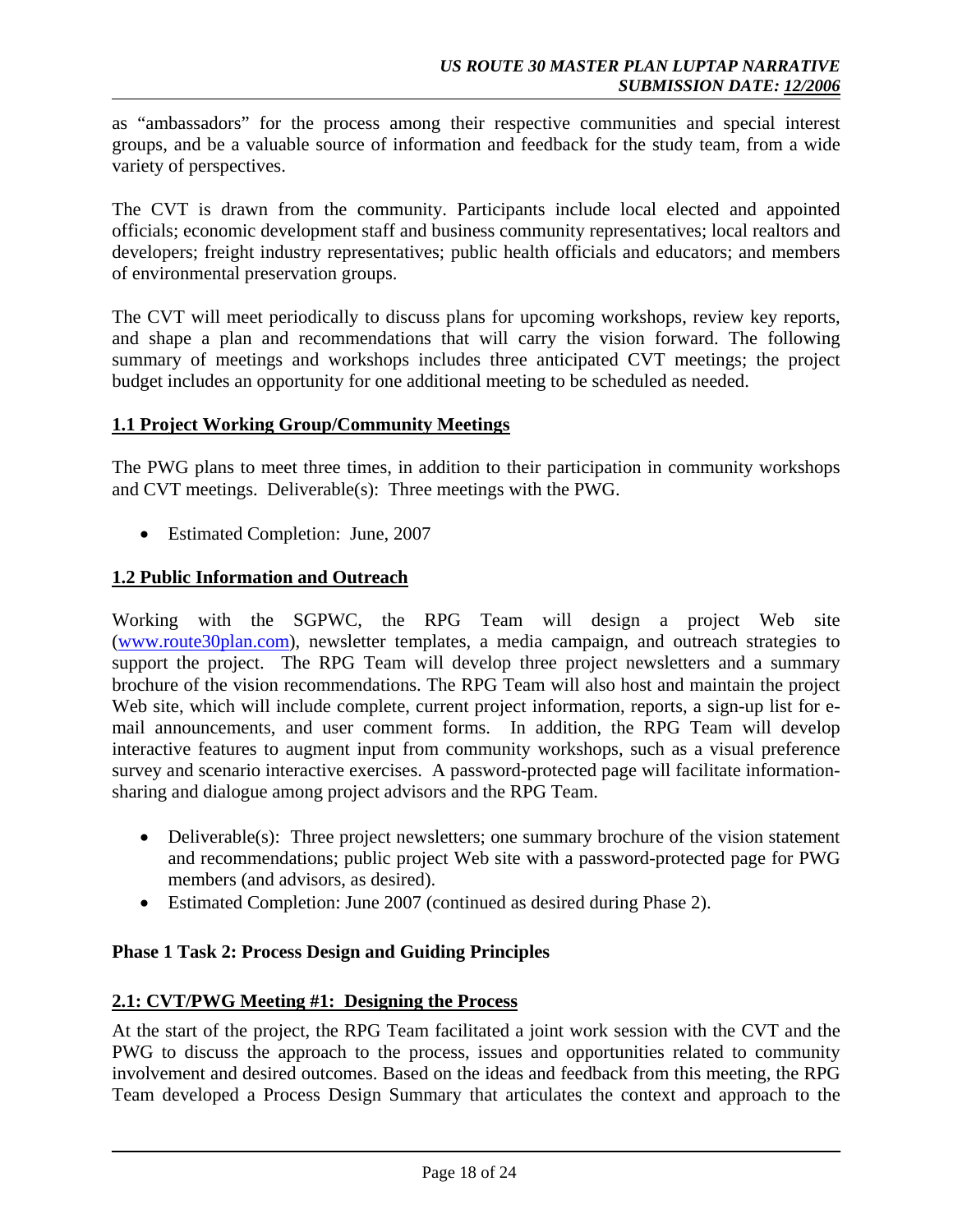planning process, desired outcomes, key participants, and timeframe.

- Deliverable(s): CVT meeting and Process Designs Summary
- Estimated Completion: September 2006

## **2.2: CVT Meeting #2: Shared Values & Guiding Principles**

Early in the planning process, the RPG Team facilitated a meeting with the CVT to introduce them to the planning process, review the initial inventory of data, plans and policies, and clarify their goals and desires. During this meeting the RPG Team took time to ensure a common understanding of key assumptions and defined the vocabulary used for the process, such as the meaning of the words the RPG Team uses to describe issues and places. Through oral and mapping exercises, the RPG Team worked with the CVT to discern areas of agreement and disagreement in terms of major issues.

The result of this session was a set of overarching principles that articulate the values and priorities established for the visioning process. These principles will be validated at the first community workshop, and serve as a key resource in shaping criteria for the evaluation of alternative scenarios and the development of implementation strategies.

- Deliverable(s): CVT meeting and summary
- Estimated Completion: October 2006

## **Phase 1 Task 3: Alternatives Analysis**

The scenario planning process is designed to promote a clear understanding throughout the community of the relationships between and among the key factors that most influence growth: community design, regional policies, and transportation investments. Graphics and scenario maps help local residents quickly perceive and make informed decisions about the key issues that affect the quality of a place, including the density of the built environment, the diversity of activities, and the design of streets and buildings. Mapping and interactive exercises are excellent tools for stimulating creative dialogue about how regional growth patterns can be shaped to achieve community goals. The process of evaluating scenarios and crafting a vision helps participants to understand trade-offs, visualize solutions, and identify optimal public investments and policies.

To support the process, the RPG Team will use CorPlan, a GIS-based model that estimates land development potential, using prototypical community elements as its building blocks. Developed by Renaissance Planning Group with funding from the Federal Highway Administration TCSP program, CorPlan allows communities to easily and quickly determine potential impacts of alternative land development patterns on locally defined criteria, such as land consumption, employment and retail activity, and housing density.

The CorPlan data and GIS tools built for this study will reside with the SGPWC to use with its partners as a resource for future transportation and land use planning. For example, some localities have used CorPlan community elements to guide master plans and zoning updates,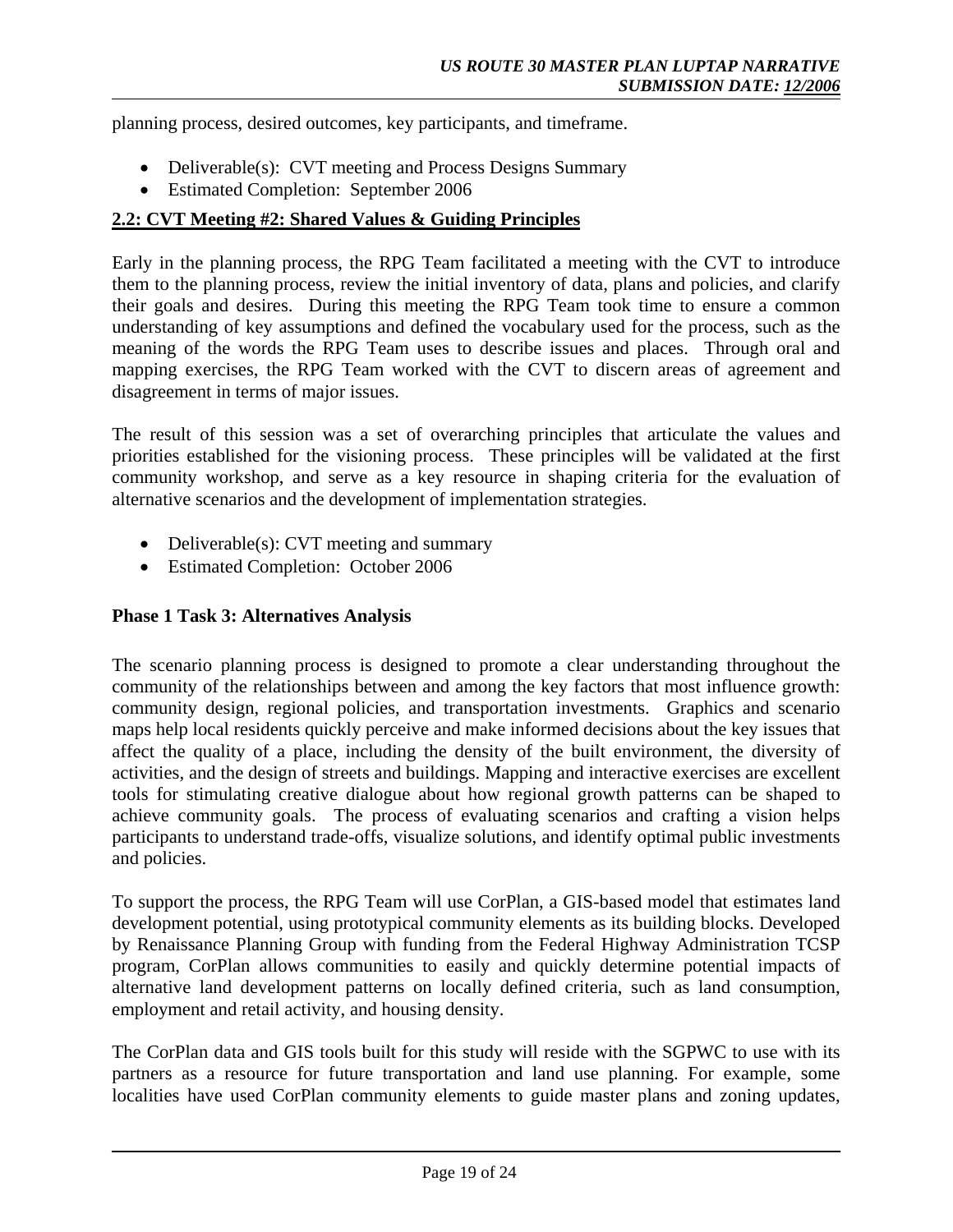while others have used the model to assess fiscal, environmental, and transportation impacts of growth as it occurs over time.

# **3.1: Corridor Profile**

To develop the CorPlan model structure and a comprehensive inventory of community elements for the study area, the RPG Team will begin by assembling available GIS data, maps, local plans, and aerial photographs from the SGPWC, such as the following:

- Environmental and policy constraints to land development (such as historical, agricultural, or preservation areas)
- Existing land uses
- Planned future land uses as identified in local and regional plans
- Aerial photographs
- Existing population by census blocks and traffic analysis zones
- Existing employment by traffic analysis zones
- Additional data or studies that identify land use and growth issues and trends

The RPG Team will meet with the PWG and conduct field visits to review our understanding of land use and development prototypes in the region. PWG and CVT members are encouraged to accompany the RPG team on the field trips and provide advice and insights, as well as discuss questions and ideas. The RPG Team will then develop an inventory of community element diagrams and prototypical data representing the unique types of places that exist in the region today. The inventory may include as many as 25 to 30 community elements, which the RPG Team will edit and refine, with advice from the PWG.

In addition, the input gathered from the first community workshop will provide us with information needed to develop several additional "enhanced" community elements that illustrate desired future development patterns. The complete inventory of existing and enhanced elements will be used as the building blocks for community workshops and modeling exercises to develop alternative future growth scenarios.

The RPG Team will also develop a narrative summary of key events and trends that have shaped the corridor's development pattern and transportation conditions to date. This summary will highlight the major factors that have contributed to current problems, and opportunities to address them, by considering alternative approaches to land use and transportation planning and decision-making.

- Deliverable(s): Corridor Profile Technical Memorandum with associated maps and graphics.
- Estimated Completion: December 2006

## **3.2: Community Workshop # 1: Where Are We Now and Where Are We Going?**

This workshop was an opportunity to both educate the public and to inform the technical team about community preferences for the design of the built environment. Elements of community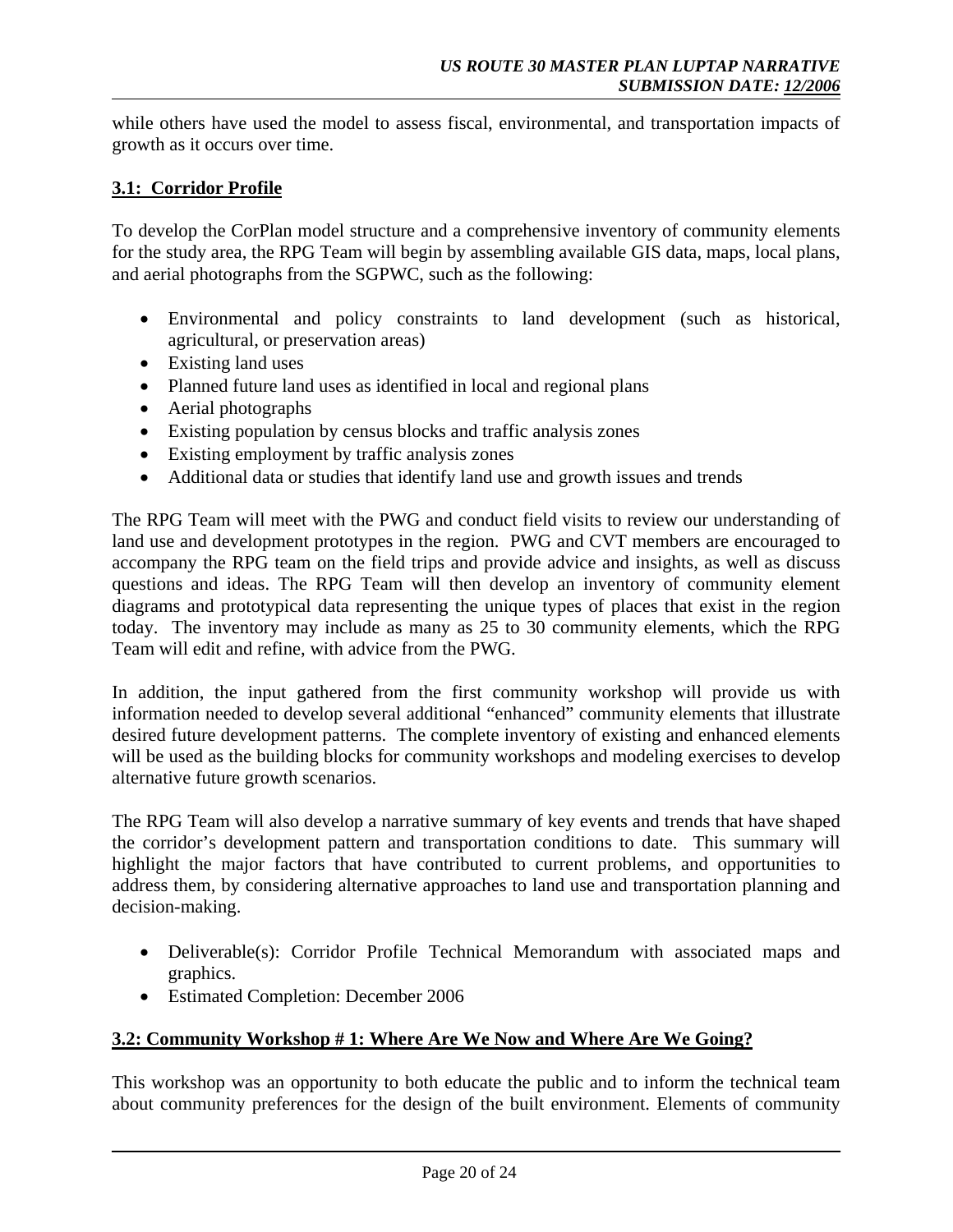design discussed included characteristics such as the diversity of activities, the scale and proximity of buildings, the usefulness of the transportation network, and the quality of open space.

Through a visual preference survey and hands-on discussion of the community elements, the RPG Team worked with participants to identify their desires and preferences for community design by discussing what works, what doesn't work, and what should be improved in the future. Participants were asked to identify "treasured places" along the corridor to be preserved or enhanced, as well as areas they want to see improved.

As a result of the workshop discussions, the team will have a clear understanding of the unique characteristics of the neighborhoods and communities along the corridor, and local preferences for how these communities should grow and develop. Based on this information, the RPG Team will develop enhancements to selected community elements.

- Deliverable(s): Community workshop and summary
- Estimated Completion: November/December 2006

## **3.3: "Optimal Corridor" Conceptual Plan**

A critical outcome of the US Route 30 Master Plan is a strategy to optimize traffic flow and safety along the existing US Route 30 corridor, without significant widening or construction of expensive bypasses. Early in the process, the RPG Team will work to establish a "best-case scenario" conceptual plan that allows study participants to assume that future roadway capacity would be improved to the optimal level possible through a program of relatively low-cost, practical improvements to the operations of the facility. Scenario planning discussions can then focus upon key questions of land use, urban form, and multi-modal transportation accessibility, rather than getting "off-track" with discussions of operational problems.

The corridor has been studied extensively. The conceptual plan is not intended to re-invent the wheel, nor involve extensive new traffic analysis, but will reflect a realistic consensus-based program to achieve optimal safety and capacity improvements such as the following:

- Intersection improvements such as turning lanes, signage, and signalization improvements;
- Access management opportunities to consolidate entrances, connect shopping centers, and develop parallel service roads;
- Operational strategies such as medians, jughandles, U-Turn locations; and
- Intelligent Transportation Systems (ITS) investments such as optimized traffic signalization, traveler information systems, etc.

For the scenario modeling process, the RPG Team will estimate the level to which the Conceptual Plan would improve the capacity of each segment along the corridor and adjust the SPC's travel demand model data accordingly. Meanwhile, the conceptual recommendations will help provide a framework for more detailed transportation analyses during Phase 2.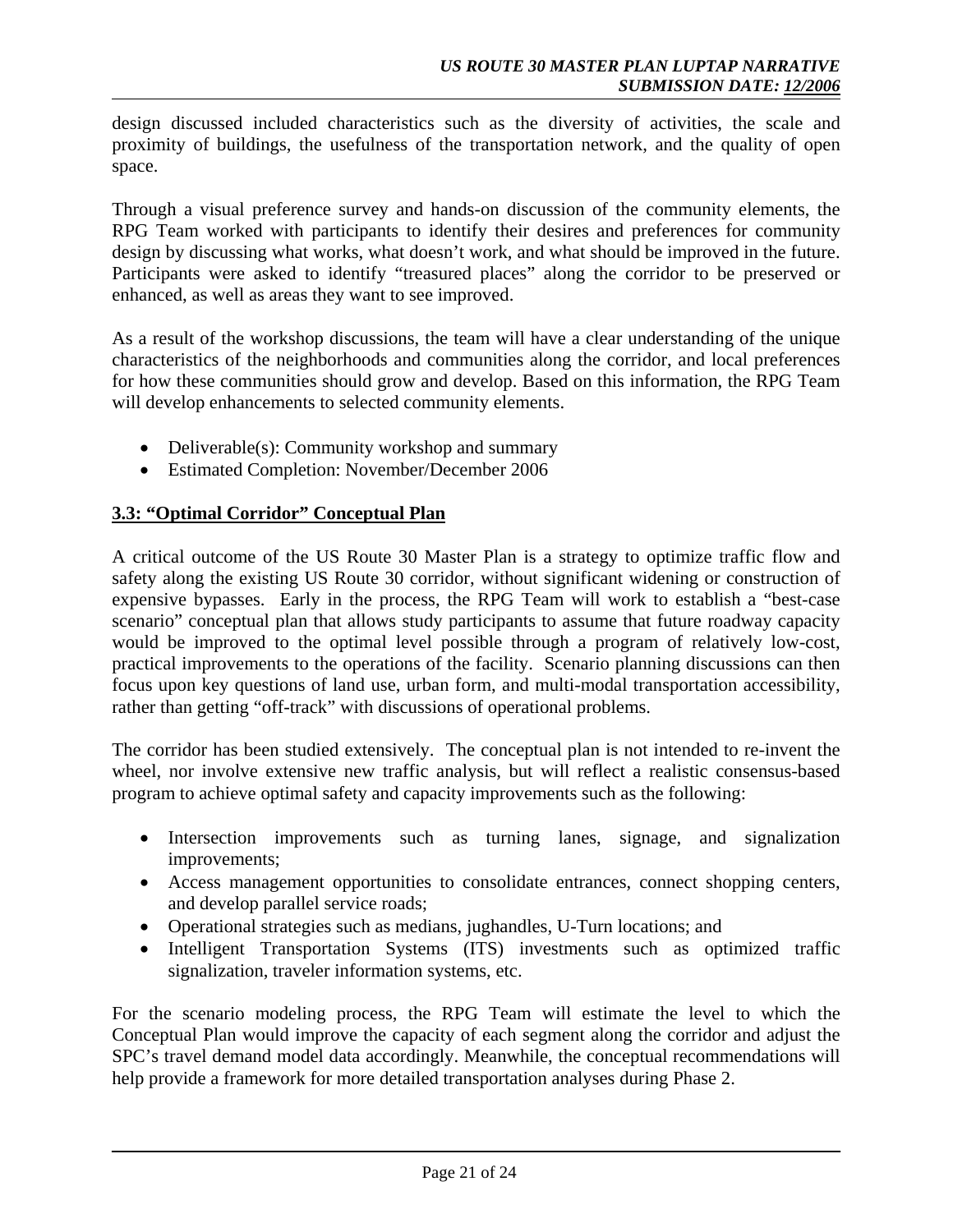- Deliverable(s): Optimal Corridor Conceptual Plan
- Estimated Completion: December 2006

#### **3.4: Community Workshop #2: Where Do We Want to Be?**

Having defined how the community should grow in terms of design characteristics, the next step is to discuss where growth should occur at the corridor-wide level. Participants in this workshop will first review the preferred community design characteristics developed as a result of the first workshop. The RPG Team will also discuss the interplay of the influences on the region's growth, including those that are more or less "fixed" such as the constraints of the natural landscape, and those that are variable such as development and transportation investments. Through an interactive mapping exercise called the "Dot Map Game," participants will brainstorm various regional development patterns by arranging different combinations of community elements to meet various growth and development goals.

- Deliverable(s): Community workshop and summary
- Estimated Completion: January/February 2007

## **3.5 Alternative Scenarios**

Based on the inventory of existing conditions and community design characteristics, the RPG Team will prepare a CorPlan scenario that shows the development pattern likely to result in the future if no major changes are made to current plans, policies, and community design characteristics. This "trend" scenario, displayed on a base map of environmental features and the current transportation network, will be used at the initial community meetings to help participants focus on key issues and areas that are likely to be most affected by a "business as usual" approach to growth.

Alternatives to the trend scenario will be developed based on the results of the mapping exercises conducted during Community Workshop 2. The team will prepare alternative scenarios for consideration by the PWG, CVT, and community at large. Scenario evaluation criteria will be designed to support the shared values and principles identified in the beginning of the process. For example, economic development outcomes could be measured by the capacity to support desired new jobs and local tax revenues, while land conservation could be assessed by the amount of undeveloped acres utilized for new development.

The RPG Team will estimate transportation impacts using Southwest Pennsylvania Commission (SPC) latest Cycle 7 model. In addition to the usual future volumes and volume/capacity ratios produced by the model, The RPG Team will develop other measures based on the interests and values of the community. Such measures could include travel time, percentage of trips using transit or walking, and trip lengths.

• Deliverable(s): Summary of Transportation and Land Use Scenarios, including maps, graphics, and tables illustrating the Optimal Corridor Conceptual Plan and results of scenario evaluation.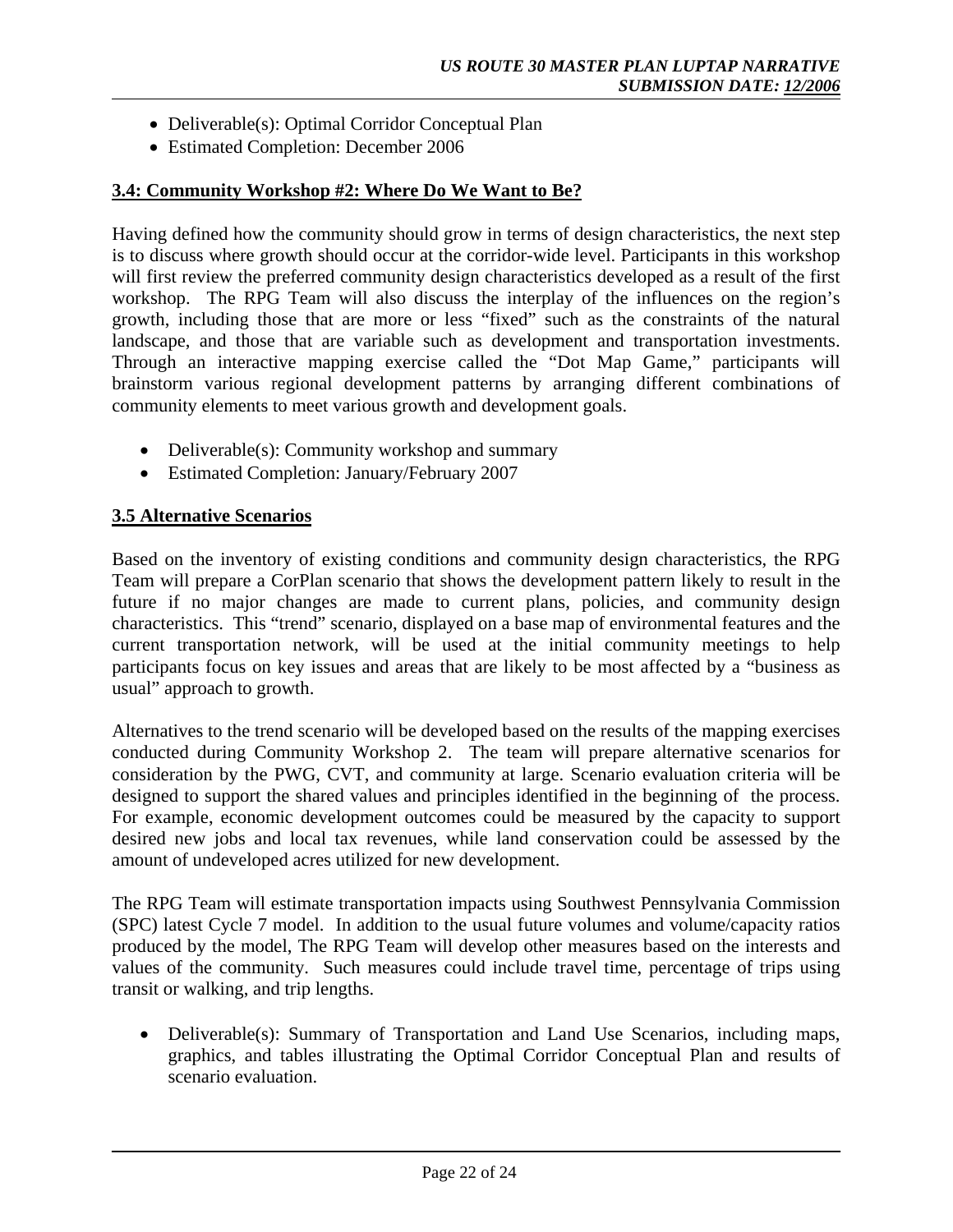• Estimated Completion: March, 2007

## **Phase 1 Task 4: Vision and Strategies**

#### **4.1 Community Workshop #3: How Will We Get There?**

At this session the community will review the scenarios and identify the components of their preferred future, which may be a combination of more than one of the tested scenarios. The Guiding Principles will serve as a key resource to ensure that all major issues are identified and discussed. For example, issues may include transitions in scale and density from regional commercial centers to adjacent residential areas; transit development and freight movement along the corridor; and pedestrian networks that allow people to walk within their communities.

- Deliverable(s): Community workshop and summary
- Estimated Completion: March/April 2007

#### **4.2 CVT Meeting #3: US 30 Master Plan Vision and Recommendations**

Based on the input from community workshops and the technical analysis, The RPG Team will meet with the CVT to flesh out the corridor vision and guiding principles with a conceptual map, illustrations of preferred future development patterns, and recommendations for Phase 2 of the master plan, including specific actions to be undertaken by the RPG team, the SGPWC, and local governments, as well as regional and state agencies and private sector partners.

- Deliverable(s): CVT Meeting and summary
- Estimated Completion: April/May 2007

## **4.3 Vision and Strategies Report**

To flesh out the Vision Statement, the RPG Team will work with the PWG and CVT to develop a series of specific recommendations and strategies to carry the vision forward. These recommendations will articulate the work to be done during the Phase 2 portion of the study, such as demonstration site plans and an implementation toolkit, as well as complementary activities which local governments, public agencies, and private sector partners have committed to undertake.

The report will highlight the ways in which local land use and design decisions influence regional growth patterns, and how local plans and preferences can be balanced with the guiding principles and associated goals for the entire corridor. It will include packages of transportation improvements that would support the vision, including transit, highway, bicycle, pedestrian, ITS, TDM, and other investments, along with descriptions of related economic development, growth management, and community design policies and strategies.

The RPG Team will prepare an executive summary of the Vision and Strategies report with maps and graphics suitable for broad distribution to the community and posting on the project Web site. Details about the recommendations and a summary of the planning process, as well as